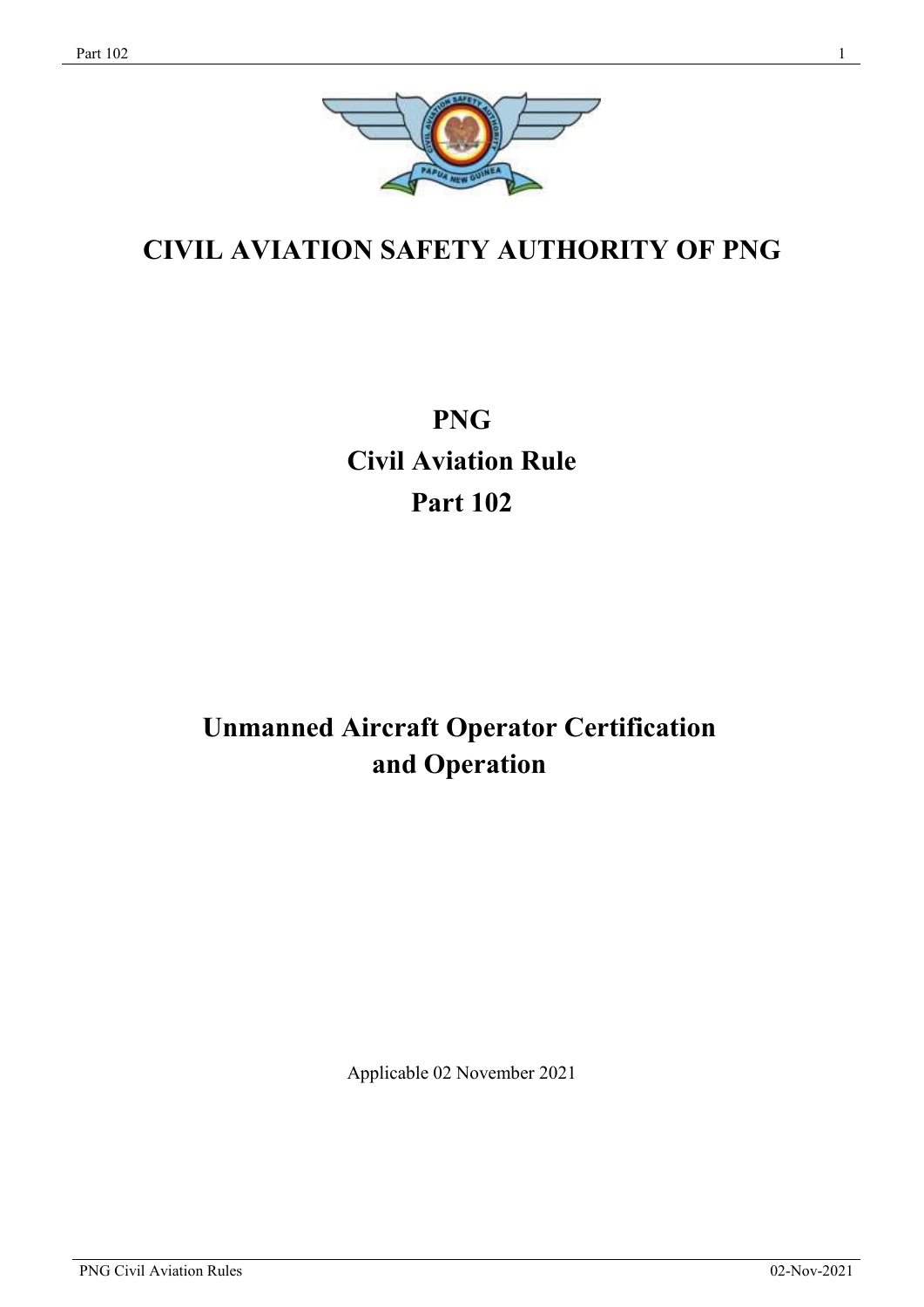## **DESCRIPTION**

Part 102 prescribes the requirements for the certification *and operation* of unmanned aircraft type remotely piloted aircraft systems (RPAS) including radio-controlled model aircraft.

It contains provisions for a Part 102 Unmanned Aircraft Operator Authorisation (UAOA), an Unmanned Aircraft Operator Certificate (UAOC) and elective requirements for RPAS manufacturers. In a major amendment and consolidation of both Part 101 and Part 102, RPAS rules that were previously in Part 101 have been repealed and replaced as Part 102 requirements, and new updated rules added.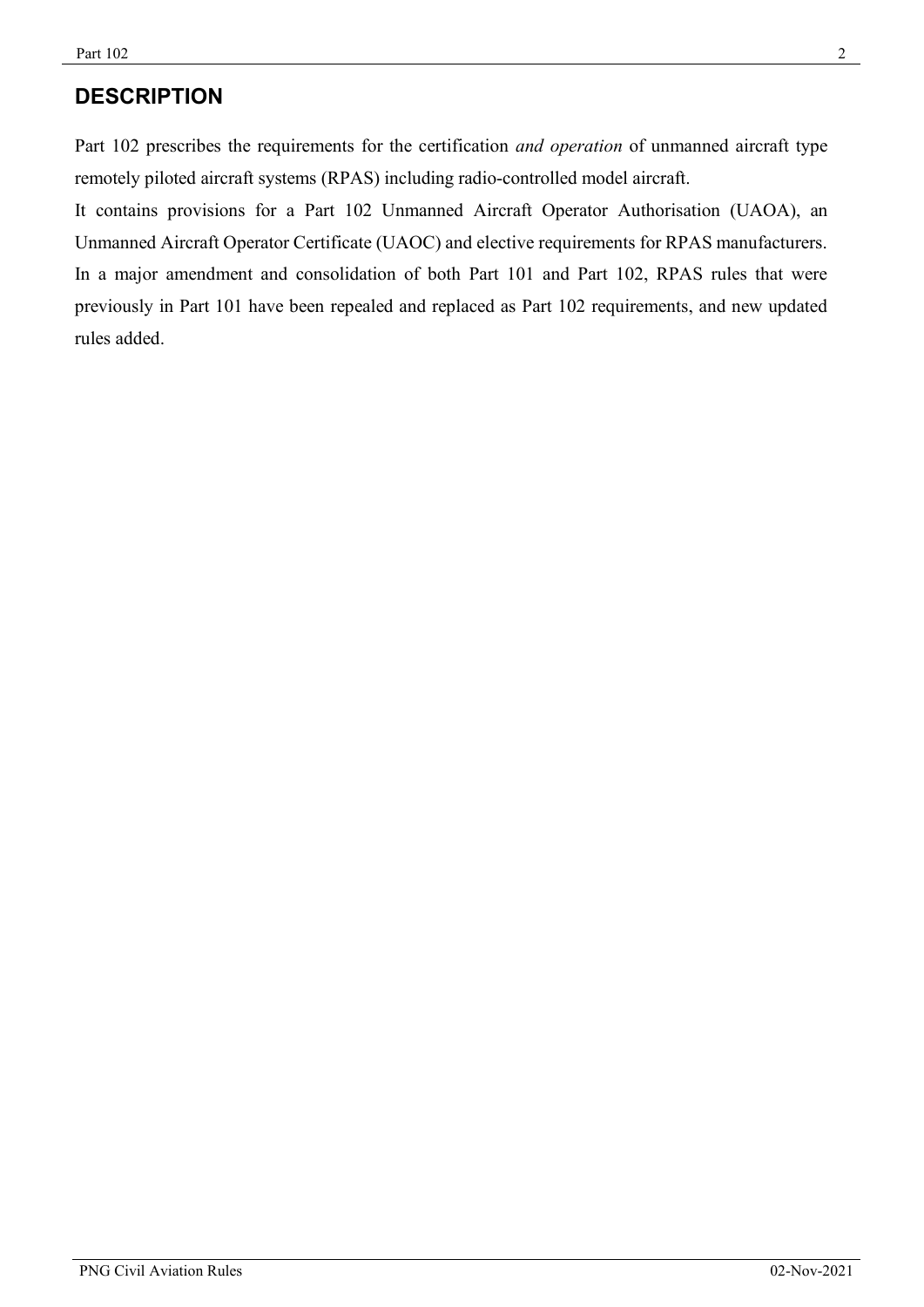#### $\frac{1}{3}$

## **BULLETIN**

This Part first came into force on 1 May 2017 and now incorporates the following amendment:

| Amendment   | <b>Effective Date</b> |  |  |
|-------------|-----------------------|--|--|
| Amendment 1 | 14 December 2020      |  |  |
| Amendment 2 | 02 November 2021      |  |  |

#### *Summary of amendments:*

#### *Amendment 2:*

(Docket 21/09/CAR102/24) Part 102 Title– amended: Title amended to include *operation* of unmanned aircraft.

> Rule 102.1 Purpose – amended: Title amended to 'Applicability'. Rule repealed and replaced with applicability to the certification *and operation* of RPA in PNG.

> Rule 102.3 Applicability– amended: Title amended to 'Definitions'. Rule repealed and replaced with definitions from Part 101.

> Rule 102.5 Definitions – amended: Title amended to 'Inspection and Compliance'. Rule repealed and replaced with new rule (previously rule 101.229).

> Rule 102.7 Requirement for authorisation or certificate– amended: Title amended to 'Notification and reporting of occurrences'. Rule repealed and replaced with new rule (previously rule 101.17).

> Rule 102.9 Application for authorisation or certificate… – amended: Title amended to 'Use of aeronautical radio'. Rule repealed and replaced with new rule (previously rule 101.223). Rule 102.11 Unmanned aircraft application and exposition – Reserved: Rule repealed and reserved. Replaced with new rule 102.161.

> Rule 102.13 Grant of authorisation or certificate – Reserved: Rule repealed and reserved. Replaced with new rule 102.163.

> Rule 102.15 Operations specifications – Reserved: Rule repealed and reserved. Replaced with new rule 102.165.

> Rule 102.17 Privileges of authorisation or certificate holder – Reserved: Rule repealed and reserved. Replaced with new rule 102.167.

> Rule 102.19 Duration of certificate – Reserved: Rule repealed and reserved. Replaced with new rule 102.169.

> Rule 102.21 Conditions of operation of unmanned aircraft – Reserved: Rule repealed and reserved. Replaced with new rule 102.171.

> Rule 102.23 Changes to exposition – Reserved: Rule repealed and reserved. Replaced with new rule 102.173.

> Rule 102.25 Renewal of certificate – Reserved: Rule repealed and reserved. Replaced with new rule 102.175.

> Rule 102.27 Retention of records – Reserved: Rule repealed and reserved. Replaced with new rule 102.177.

> Rule 102.29 Safety management system – Reserved: Rule repealed and reserved. Replaced with new rule 102.179.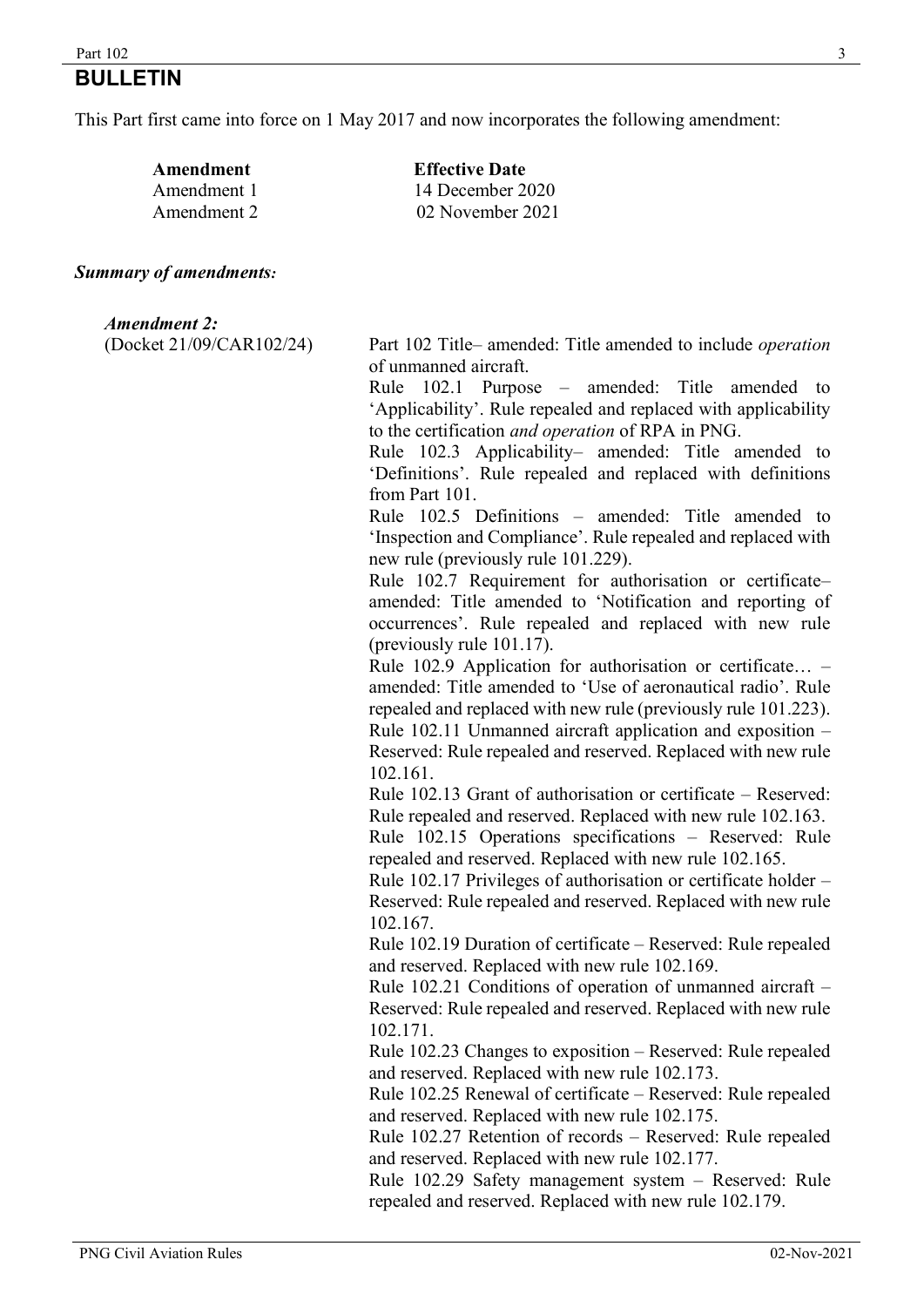Subpart B Operation of remotely piloted aircraft – New Subpart: New Subpart B for registration and operation of RPAS incorporating RPA operating rules from repealed RPA Part 101 requirements.

Rule 102.51 Applicability – New Rule: New rule for applicability of Subpart B to registration and operation of RPAS.

Rule 102.53 Registration – New Rule: New rule for registration for persons who will operate an RPA. New rule previously rule 101.5.

Rule 102.55 Standard operating conditions – New Rule: New rule - previously rule 101.217.

Rule 102.57 Approval for areas of operation – New Rule New rule - previously rule 101.19.

Rule 102.59 Approved person or organisation – New Rule: New rule - previously rule 101.202.

Rule 102.61 Airspace knowledge – New Rule: New rule previously rule 101.12.

Rule 102.63 Controlled airspace – New Rule: New rule previously rule 101.11.

Rule 102.65 Low flying zones – New Rule: New rule previously rule 101.9.

Rule 102.67 Restricted, military operating, and danger areas – New Rule: New rule - previously rule 101.7.

Rule 102.69 Hazard and risk mitigation – New Rule: New rule - previously rule 101.13.

Rule 102.71 Dropping of articles – New Rule: New rule previously rule 101.15.

Rule 102.73 Above 400ft AGL – New Rule: New rule previously rule 101.204.

Rule 102.75 Operation on or within 3 nm of an aerodrome – New Rule: New rule reduces distance from 5 nm to 3 nm measured from the aerodrome reference point (ARP). New rule - previously rule 101.205.

Rule 102.77 Operation more than 3 nm of an aerodrome – New Rule: New rule reduces distance from 5 nm to 3 nm measured from the aerodrome reference point (ARP). New rule previously rule 101.206.

Rule 102.79 Airspace designation – New Rule: New rule previously rule 101.212.

Rule 102.81 Operation over property – New Rule: New rule previously rule 101.207.

Rule 102.83 Operation over or near people – New Rule: New rule - previously rule 101.208.

Rule 102.85 Visual line of sight operation – New Rule: New rule - previously rule 101.209.

Rule 102.87 Weather and day limitations – New Rule: New rule - previously rule 101.210.

Rule 102.89 Night operations – New Rule: New rule previously rule 101.211.

Rule 102.91 Right of way – New Rule: New rule - previously rule 101.213.

Rule 102.93 Aircraft mass limits – New Rule: New rule previously rule 101.215.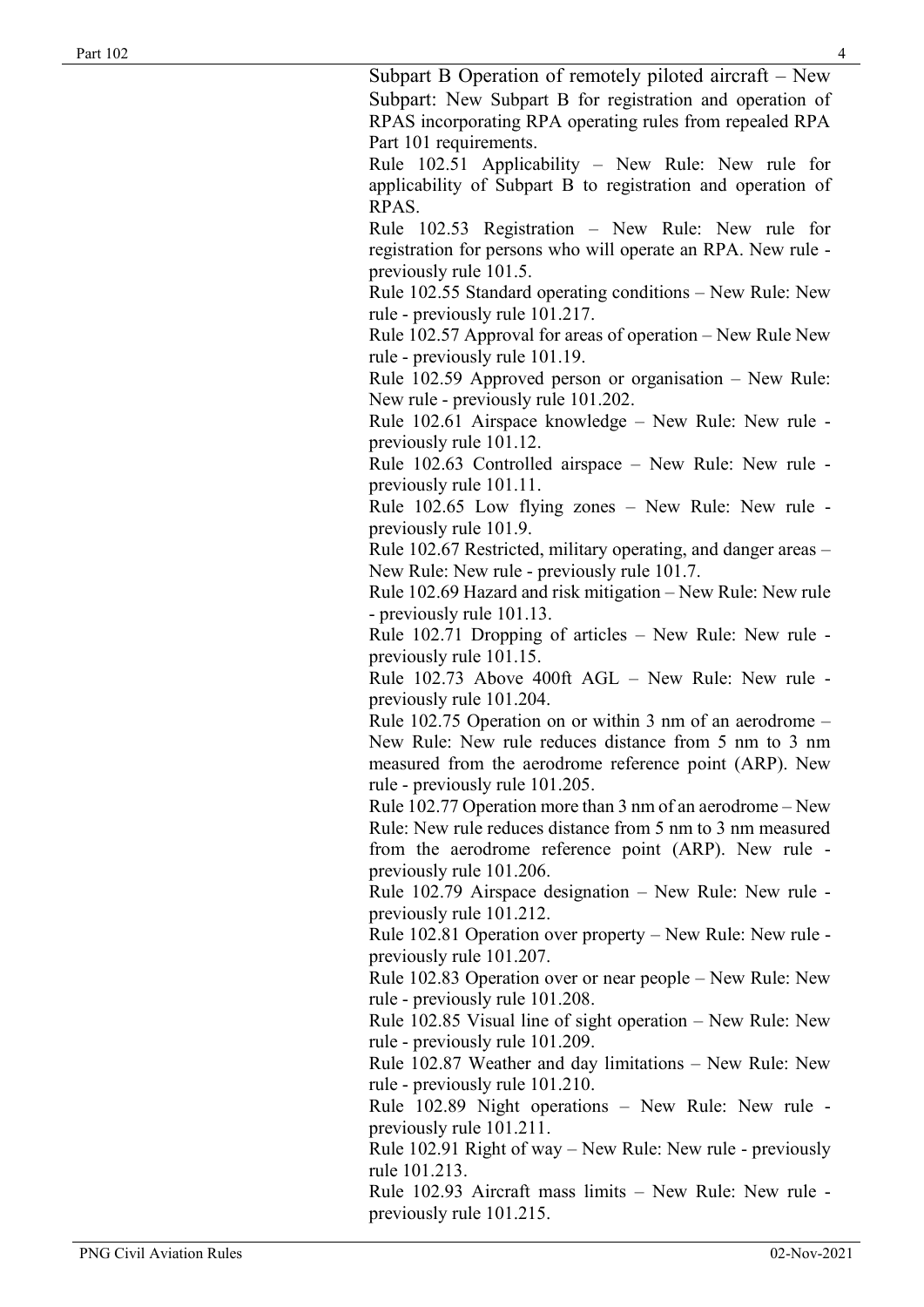Rule 102.95 Open category operations – New Rule: New rule - previously rule 101.219.

Rule 102.97 Prohibited operations – New Rule: New rule previously rule 101.225.

Rule 102.99 Prohibited psychoactive substances – New Rule: New rule - previously rule 101.227.

Subpart C Remote pilot licence requirements – New Subpart: New Subpart for remote pilot qualification for the operation of remotely piloted aircraft (RPAs).

Rule 102.101 Applicability – New Rule: New rule for applicability of Subpart C remote pilot qualification for the operation of RPAs.

Rule 102.103 Requirement for remote pilot licence – New Rule: New rule - previously rule 101.221.

Subpart D Unmanned aircraft operator authorisation or certification – New Subpart: New Subpart D for unmanned aircraft authorisation or certification incorporating Part 102 certification requirements.

Rule 102.151 Purpose – New Rule: New rule for applicability of Subpart D to a person who operates an unmanned aircraft for the purpose of hire or remuneration, or for other than recreational purposes. New rule - previously rule 102.1 amended.

Rule 102.153 Applicability – New Rule: New rule - previously rule 102.3 amended. New requirement for a valid authorisation or certificate issued by the Director to operate unmanned aircraft 10kg or more.

Rule 102.155 Requirement for authorisation or certificate – New Rule: New rule - previously rule 102.7.

Rule 102.157 Special category operations – New Rule: New rule for special category operations in accordance with new proposed Appendix B.

Rule 102.159 Authorisation or certificate to operate unmanned aircraft – New Rule: New rule - previously rule 102.9.

Rule 102.161 Unmanned aircraft operator exposition – New Rule: New rule - previously rule 102.11.

Rule 102.161(b) clarified - Added phrases "Subject to paragraph (b)" and "required by paragraph (a)".

Rule  $102.161(b)(11)$  new requirement – Added "including dangerous goods".

Rule  $102.161(b)(12)$  new requirements – Added "design, configuration and" and "acceptable to the Director.".

Rule 102.163 Grant of authorisation or certificate – New Rule: New rule - previously rule 102.13.

Rule 102.165 Operations specification – New Rule: New rule - previously rule 102.15.

Rule 102.167 Privileges of authorisation or certificate holder – New Rule: New rule - previously rule 102.17.

Rule 102.169 Duration of certificate – New Rule: New rule previously rule 102.19.

Rule 102.171 Conditions of operation of unmanned – New Rule: New rule - previously rule 102.21.

Rule 102.173 Changes to exposition – New Rule: New rule previously rule 102.23.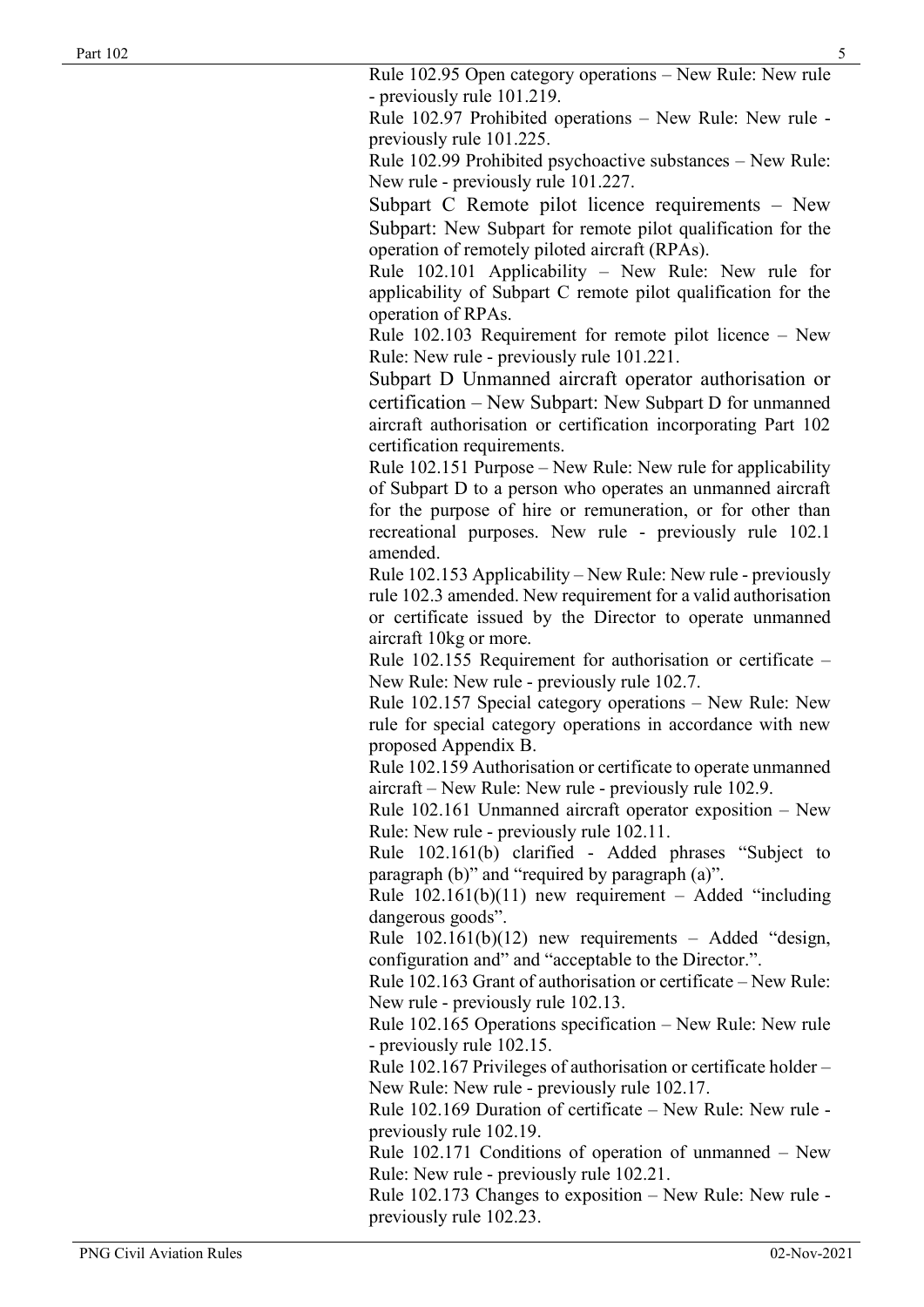Rule 102.175 Renewal of certificate – New Rule: New rule previously rule 102.25.

Rule 102.177 Retention of records – New Rule: New rule previously rule 102.27.

Rule 102.179 Safety management systems – New Rule: New rule - previously rule 102.29.

Subpart E Requirements for Manufacturers – New Subpart: New Subpart E for unmanned aircraft manufacturers who intend to declare to the Director demonstrated capabilities of their unmanned aircraft designed for a specific operation, and compliance with certain technical requirements and standards.

Rule 102.201 Applicability – New Rule: New rule for applicability of Subpart E to unmanned aircraft manufacturers who intend to declare to the Director demonstrated capabilities of their unmanned aircraft designed for a specific operation, and compliance with certain technical requirements and standards acceptable to the Director.

Rule 102.203 Reserved – New Rule number: New rule number reserved.

Rule 102.205 Means of compliance – New Rule proposed: New rule. Paragraph (a) provides the requirements for data and justification for the operator to meet its safety case. Paragraph (b) details the information required for the Director's acceptance.

Rule 102.207 Manufacturer declaration – New Rule proposed: New rule. Paragraph (a) details the declaration the manufacturer must provide the Director for each model of unmanned aircraft that it intends to operate. Paragraph (b) details the grounds for an invalid manufacturer declaration.

Rule 102.209 Technical requirements notice – New Rule proposed: New rule for a manufacturer to notify the Director as soon as possible of any issue with the unmanned aircraft that make it no longer meet the technical requirements for compliance.

Rule 102.211 Documentation – New Rule proposed: New rule detailing the requirements for information a manufacturer must make available to each owner of a model of unmanned aircraft.

Rule 102.213 Record retention for manufacturer – New Rule proposed: New rule. Paragraph (a) details the requirements for a manufacturer to keep and make available to the Director records and reports. Paragraph (b) details the period records must be kept.

Appendix A Requirement for personnel and safety management – Amended:

Paragraph (a) – Amended: Paragraph (a) rule reference amended.

Paragraph (b) – Amended: Paragraph (b) rule reference amended.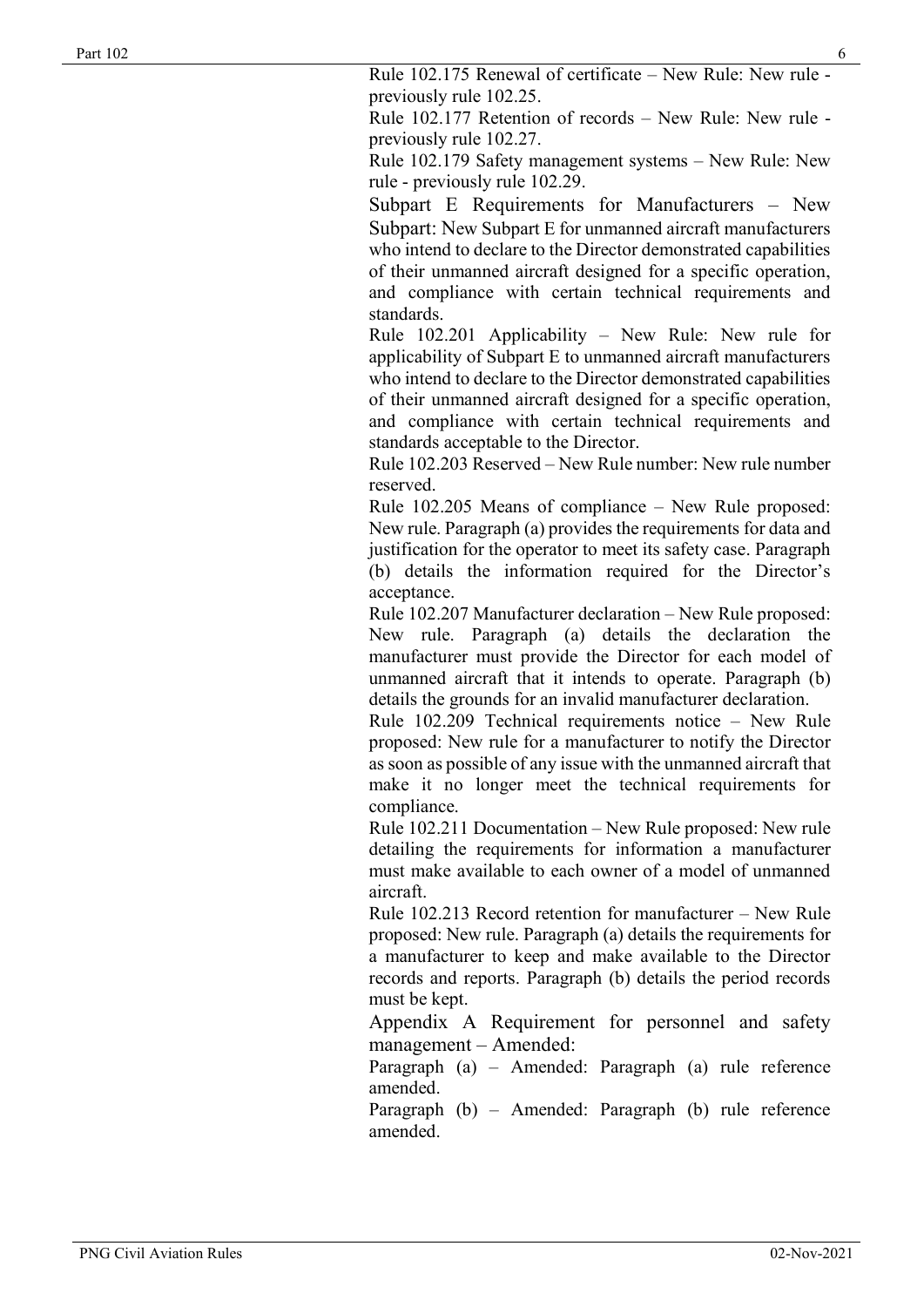| 102.1  |  |
|--------|--|
| 102.3  |  |
| 102.5  |  |
| 102.7  |  |
| 102.9  |  |
| 102.11 |  |
| 102.13 |  |
| 102.15 |  |
| 102.17 |  |
| 102.19 |  |
| 102.21 |  |
| 102.23 |  |
| 102.25 |  |
| 102.27 |  |
| 102.29 |  |
|        |  |
| 102.51 |  |
| 102.53 |  |
| 102.55 |  |
| 102.57 |  |
| 102.59 |  |
| 102.61 |  |
| 102.63 |  |
| 102.65 |  |
| 102.67 |  |
| 102.69 |  |
| 102.71 |  |
| 102.73 |  |
| 102.75 |  |
| 102.77 |  |
| 102.79 |  |
| 102.81 |  |
| 102.83 |  |
| 102.85 |  |
| 102.87 |  |
| 102.89 |  |
| 102.91 |  |
| 102.93 |  |
| 102.95 |  |
| 102.97 |  |
| 102.99 |  |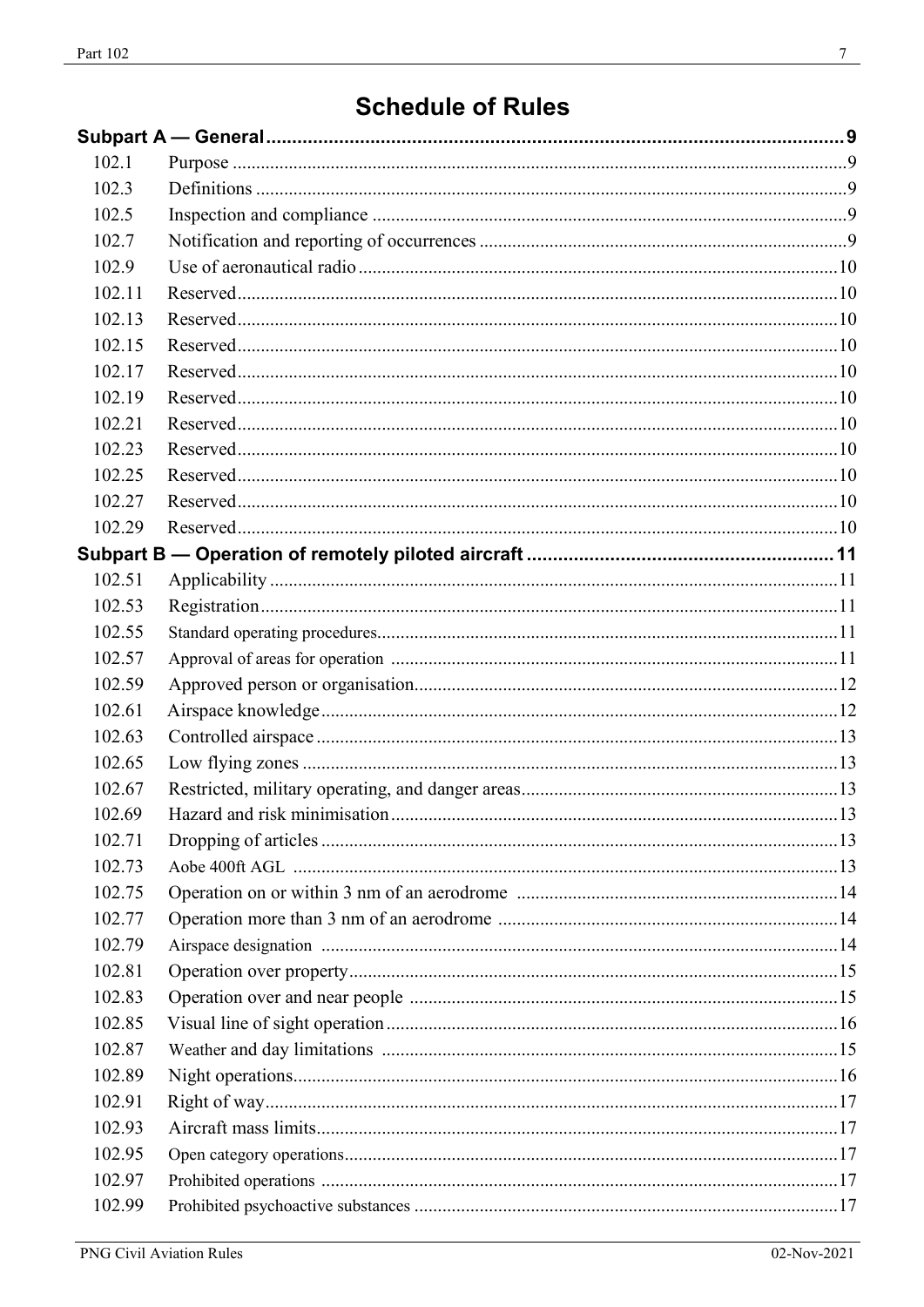| Part 102 |                                                                          | 8 |
|----------|--------------------------------------------------------------------------|---|
|          |                                                                          |   |
| 102.101  |                                                                          |   |
| 102.103  |                                                                          |   |
|          | Subpart D - Unmanned aircraft operator authorisation or certification 18 |   |
|          |                                                                          |   |
| 102.153  |                                                                          |   |
| 102.155  |                                                                          |   |
| 102.157  |                                                                          |   |
| 102.159  |                                                                          |   |
|          |                                                                          |   |
| 102.163  |                                                                          |   |
|          |                                                                          |   |
| 102.167  |                                                                          |   |
|          |                                                                          |   |
|          |                                                                          |   |
| 102.173  |                                                                          |   |
| 102.175  |                                                                          |   |
| 102.177  |                                                                          |   |
|          |                                                                          |   |
|          |                                                                          |   |
| 102.201  |                                                                          |   |
| 102.203  |                                                                          |   |
| 102.205  |                                                                          |   |
| 102.207  |                                                                          |   |
| 102.209  |                                                                          |   |
| 102.211  |                                                                          |   |
| 102.213  |                                                                          |   |
|          | Appendix A - Requirements for personnel and safety management  26        |   |
| A.1.     |                                                                          |   |
| A.2.     |                                                                          |   |
|          |                                                                          |   |
| B.1.     |                                                                          |   |
| B.2.     |                                                                          |   |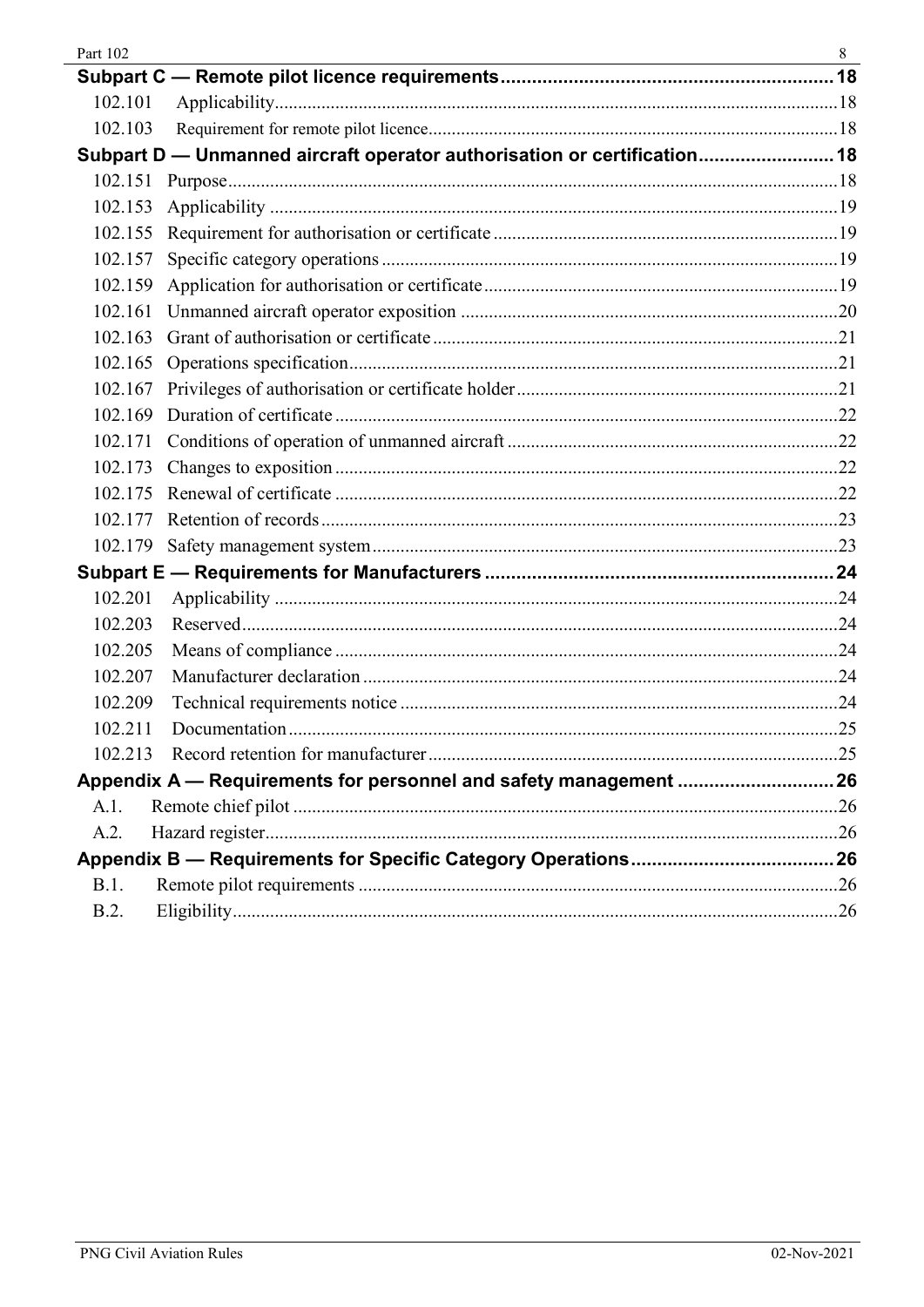## <span id="page-8-0"></span>**Subpart A — General**

## <span id="page-8-1"></span>**102.1 Purpose**

Subject to rule 102.151(a), this Part prescribes rules governing the certification and operation of remotely piloted aircraft in Papua New Guinea.

## <span id="page-8-2"></span>**102.3 Definitions**

In this Part:

**Aerodrome** means an aerodrome that is promulgated in the current PNG AIP:

**Aerodrome reference point** means the designated geographical location of the aerodrome:

**Controlled aerodrome** means an aerodrome at which air traffic control service is being provided:

**Exposition** means, unless the context otherwise requires, the exposition required by rule 102.161.

**Shielded operation** means the same as in Part 1

## **102.5 Inspection and compliance**

- <span id="page-8-3"></span>(a) A person who owns or operates a remotely piloted aircraft must, upon request, make available to the Director —
	- (1) the remote pilot qualification; and
	- (2) the remotely piloted aircraft type rating, if applicable; and
	- (3) any other documents, records or reports required under the rules.
- (b) The Director may conduct any test or inspection of the remotely piloted aircraft system, and persons associated with aircraft operations including visual observers, to determine compliance with the rules.

## <span id="page-8-4"></span>**102.7 Notification and reporting of occurrences**

- (a) A remote pilot-in-command, or if that person is unable, the holder of the unmanned aircraft authorisation or unmanned aircraft operator certificate issued under the rules, must notify the Director as soon as practicable, after an incident involving:
	- (i) serious injury to any person; or
	- (ii) damage to any property other than the unmanned aircraft.
- (b) The notification required in paragraph (a)(i) must be provided in manner acceptable to the Director.
- (c) The details of the notifiable incidents in paragraph (a) must be provided to the Director on the form prescribed in Part 12, or by a means acceptable to the Director.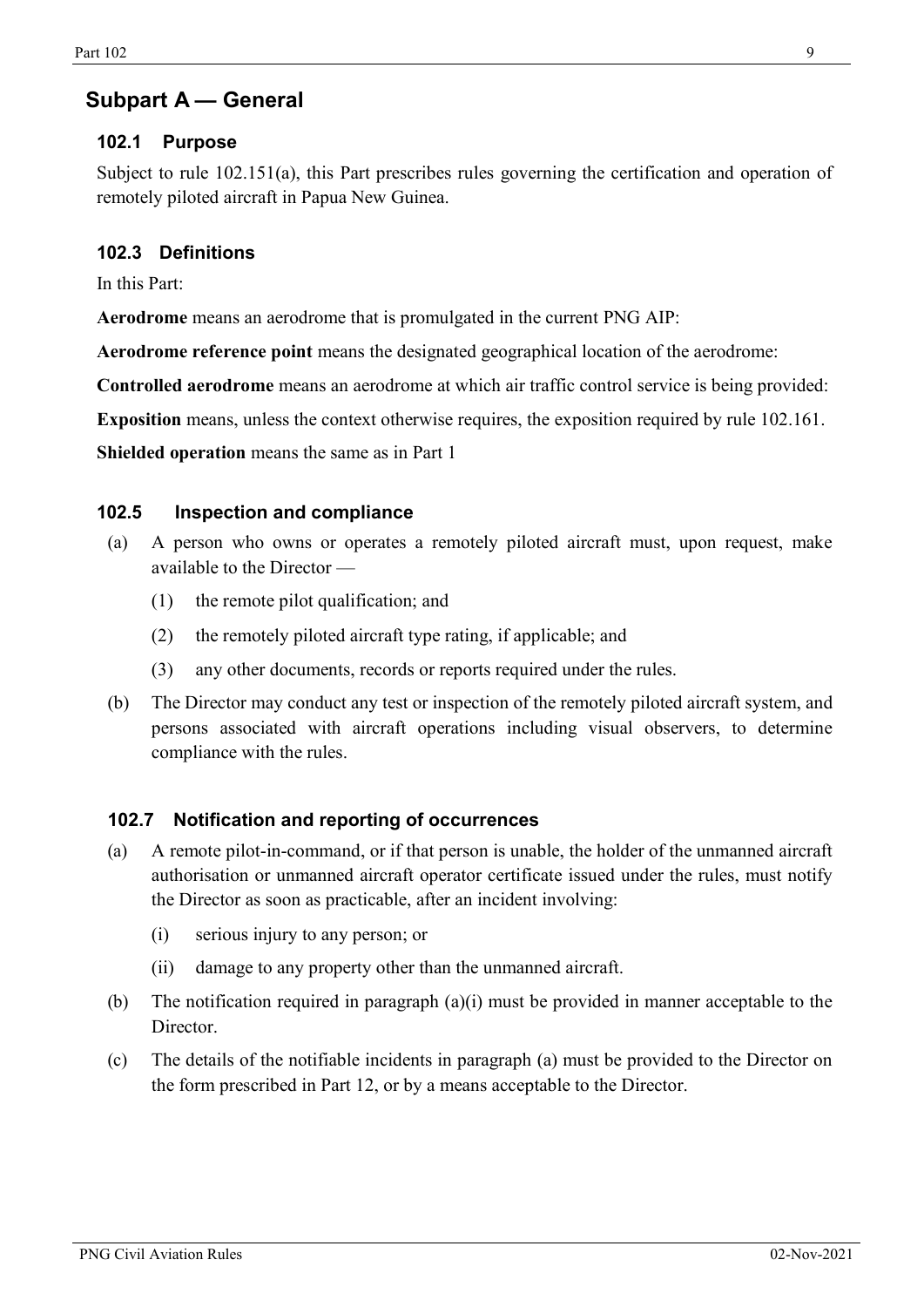## <span id="page-9-0"></span>**102.9 Use of aeronautical radio**

- (a) A person must not operate a remotely piloted aircraft in controlled airspace unless that person—
	- (1) holds a relevant qualification as prescribed in paragraph (b); and
	- (2) maintains a listening watch on the specified frequency; and
	- (3) makes broadcasts on the specified frequency at the specified interval giving the specified information.
- (b) The relevant qualification referred to in paragraph (a)(1) means any of the following
	- (1) an aeronautical radio operator certificate; or
	- (2) a remote pilot licence or flight crew licence; or
	- (3) an air traffic control licence; or
	- (4) a flight service licence; or
	- (5) a military qualification equivalent to a licence in paragraph  $(b)(2)$ , or  $(b)(3)$  or  $(b)(4)$ .
- (c) The specified frequency and specified interval referred to in paragraphs  $(a)(2)$  and  $(a)(3)$ mean, for a particular airspace, the following —
	- (1) specified frequency means a frequency specified from time to time in the AIP or by ATC, as a frequency for use in that airspace;
	- (2) specified interval means the interval specified from time to time in AIP or by ATC, as the interval at which broadcasts must be made while in that airspace;
	- (3) specified information means information specified from time to time in the AIP or by ATC, as information that must be broadcast in that airspace.
- (d) The Director may require in an authorisation issued under Subpart D, that a particular person must not operate a remotely piloted aircraft unless that person —
	- (1) satisfies the requirements of paragraphs (a) and (b); and
	- (2) complies with the conditions of the authorisation.
- (e) The Director may require in an authorisation issued under Subpart D, with regard to a particular remotely piloted aircraft or type of remotely piloted aircraft, that a person must not operate the remotely piloted aircraft unless that person —
	- (1) satisfies the requirements of paragraphs (a) and (b); and
	- (2) complies with the conditions of the authorisation.

#### <span id="page-9-1"></span>**102.11 Reserved**

- <span id="page-9-2"></span>**102.13 Reserved**
- <span id="page-9-3"></span>**102.15 Reserved**
- <span id="page-9-4"></span>**102.17 Reserved**
- <span id="page-9-5"></span>**102.19 Reserved**
- <span id="page-9-6"></span>**102.21 Reserved**
- **102.23 Reserved**
- <span id="page-9-7"></span>**102.25 Reserved**
- <span id="page-9-8"></span>**102.27 Reserved**
- <span id="page-9-9"></span>**102.29 Reserved**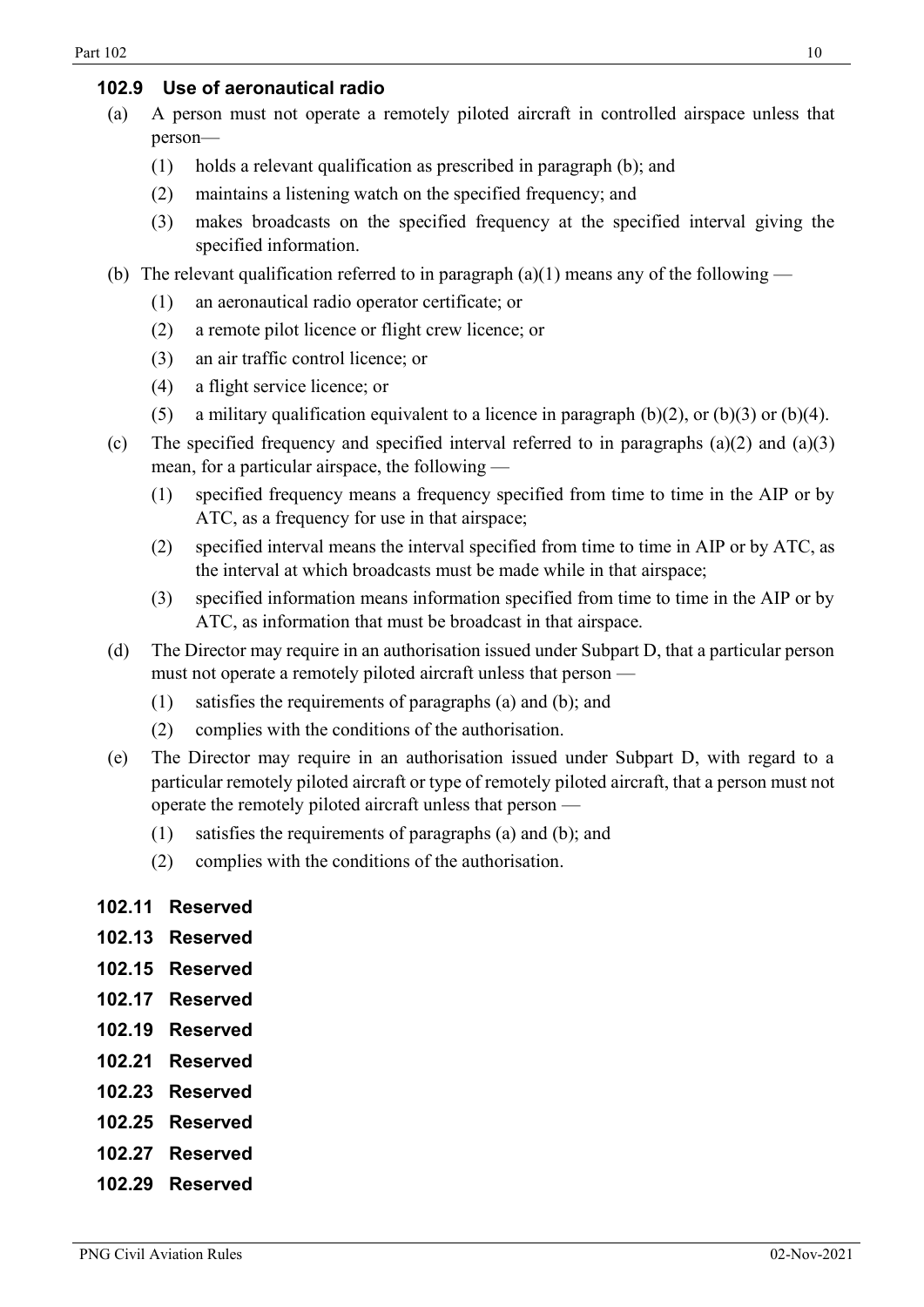## <span id="page-10-0"></span>**Subpart B — Operation of remotely piloted aircraft**

## <span id="page-10-1"></span>**102.51 Applicability**

This Subpart applies to the registration and operation of remotely piloted aircraft.

## <span id="page-10-2"></span>**102.53 Registration**

For a person who will operate a remotely piloted aircraft, the aircraft registration requirements in rule 47.51 apply.

## **102.55 Standard operating conditions**

A remotely piloted aircraft is operated in standard remotely piloted operating conditions if, during the operation—

- (a) the remotely piloted aircraft is operated:
	- (1) maintaining visual line-of-sight in accordance with rule 102.85; and
	- (2) at or below 120m/400ft above ground level; and
	- (3) during daylight hours; and
	- (4) not less than 30m or 100ft horizontally from any person who is not directly associated with the operation of the remotely piloted aircraft; and
- (b) the remotely piloted aircraft is not operated:
	- (1) in a prohibited area designated under Part 71; or
	- (2) in a restricted area designated under Part 71; or
	- (3) over a populated area;

unless it is a shielded operation;

- (i) in a control zone designated under Part 71; or
- (ii) within 3 nm of the aerodrome reference point of a controlled aerodrome; and
- (c) the remotely piloted aircraft is not operated in or over an area where a fire service, police or other public safety, security or emergency operation is being conducted without the approval of a person in charge of the operation; and
- (d) the person operating the remotely piloted aircraft operates only that specific remotely piloted aircraft.

## **102.57 Approval of areas for operation**

- (a) A person may apply to the Director for the approval of an area as an area for the operation of:
	- (1) a remotely piloted aircraft generally, or for a particular category of a remotely piloted aircraft, and such approval when granted;
		- (i) will have effect from the time and date specified in the approval contained in the written notice issued to the applicant by the Director: or
		- (ii) will have effect for a particular period, including a period of less than 1 day, or longer, as specified by the Director.
		- (iii) may be subject to conditions imposed by the Director in the interests of aviation safety.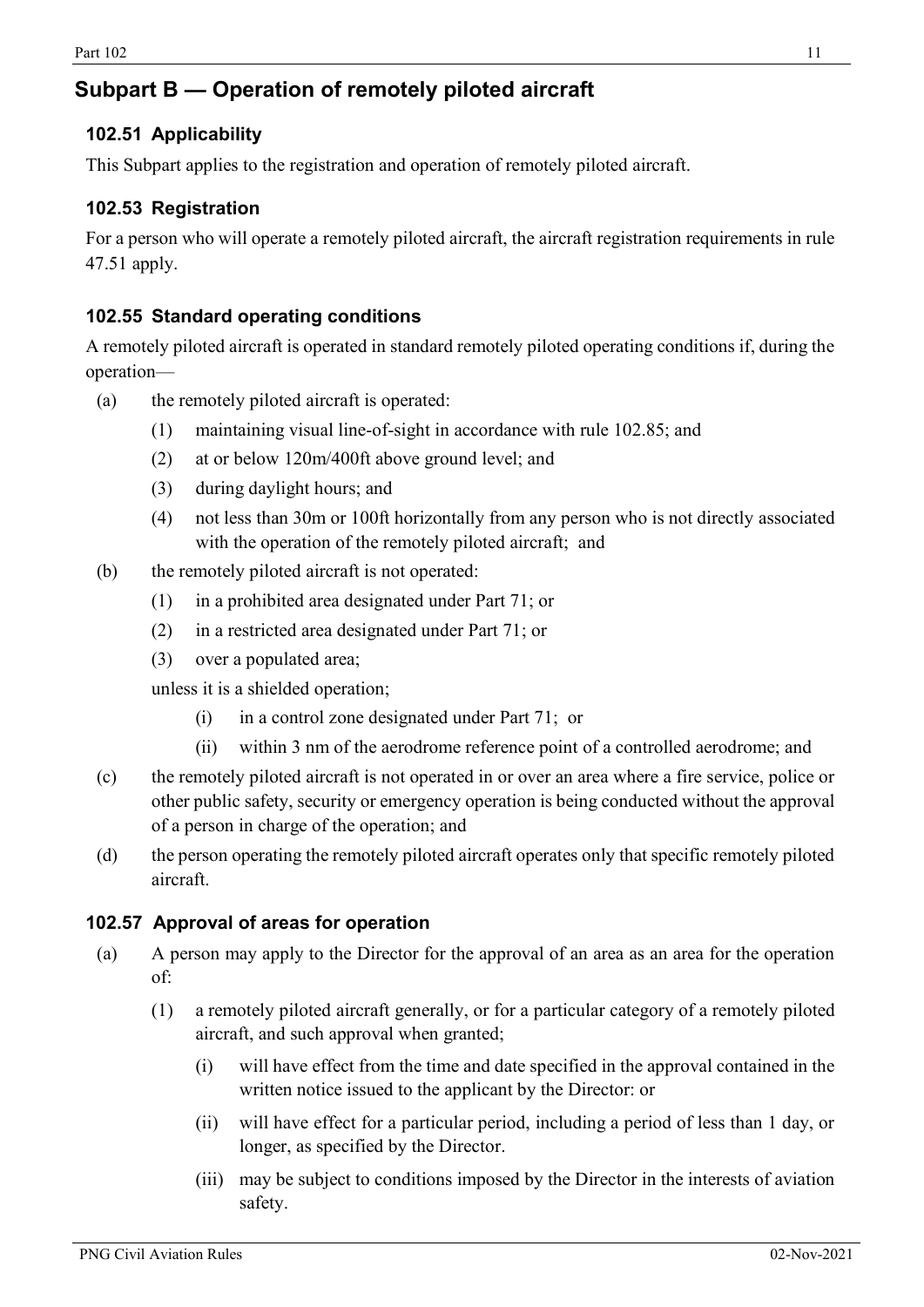- (c) The Director may revoke the approval of an area, or change the conditions that apply to such an approval, in the interests of aviation safety and security, and:
	- (1) publish details of any such revocation or change in accordance with the requirements for publication of aeronautical information of Part 175; and
	- (2) make available written notice of the revocation or change to the person who:
		- (i) applied for the approval of the area; or
		- (ii) currently holds the office, if the person who applied for the approval as an officer of an organisation concerned with the unmanned aircraft, no longer holds that office.

## <span id="page-11-0"></span>**102.59 Approved person or organisation**

In this Subpart**,** an approved person or organisation means a person or organisation—

- (a) having appropriate:
	- (1) expertise in the design or construction of remotely piloted aircraft; or
	- (2) qualifications and experience in the operation of remotely piloted aircraft; or
	- (3) knowledge of airspace designations and restrictions; and
- (b) who has been approved by the Director to perform one or more of the following specified functions:
	- (1) issuing a pilot qualification for operating remotely piloted aircraft; or
	- (2) appointing persons to give instruction to operators of remotely piloted aircraft; or
	- (3) authorising a person to notify the aeronautical information service provider, for the issue of a NOTAM of remotely piloted aircraft operations; or
	- (4) for remotely piloted aircraft greater than 10kg;
		- (i) authorising the construction and modification; or
		- (ii) inspecting and approving the construction or modification; or
		- (iii) authorising the operation; or
- (c) conducting aviation training and assessments under the provisions of an unmanned aircraft training organisation certificate issued under Part 141.

## <span id="page-11-1"></span>**102.61 Airspace knowledge**

- (a) Subject to paragraph (b), a person who operates a remotely piloted aircraft must:
	- (1) ensure before each flight, that the person is familiar with the airspace designation under Part 71 and any applicable airspace restrictions in place in the area of intended operation; or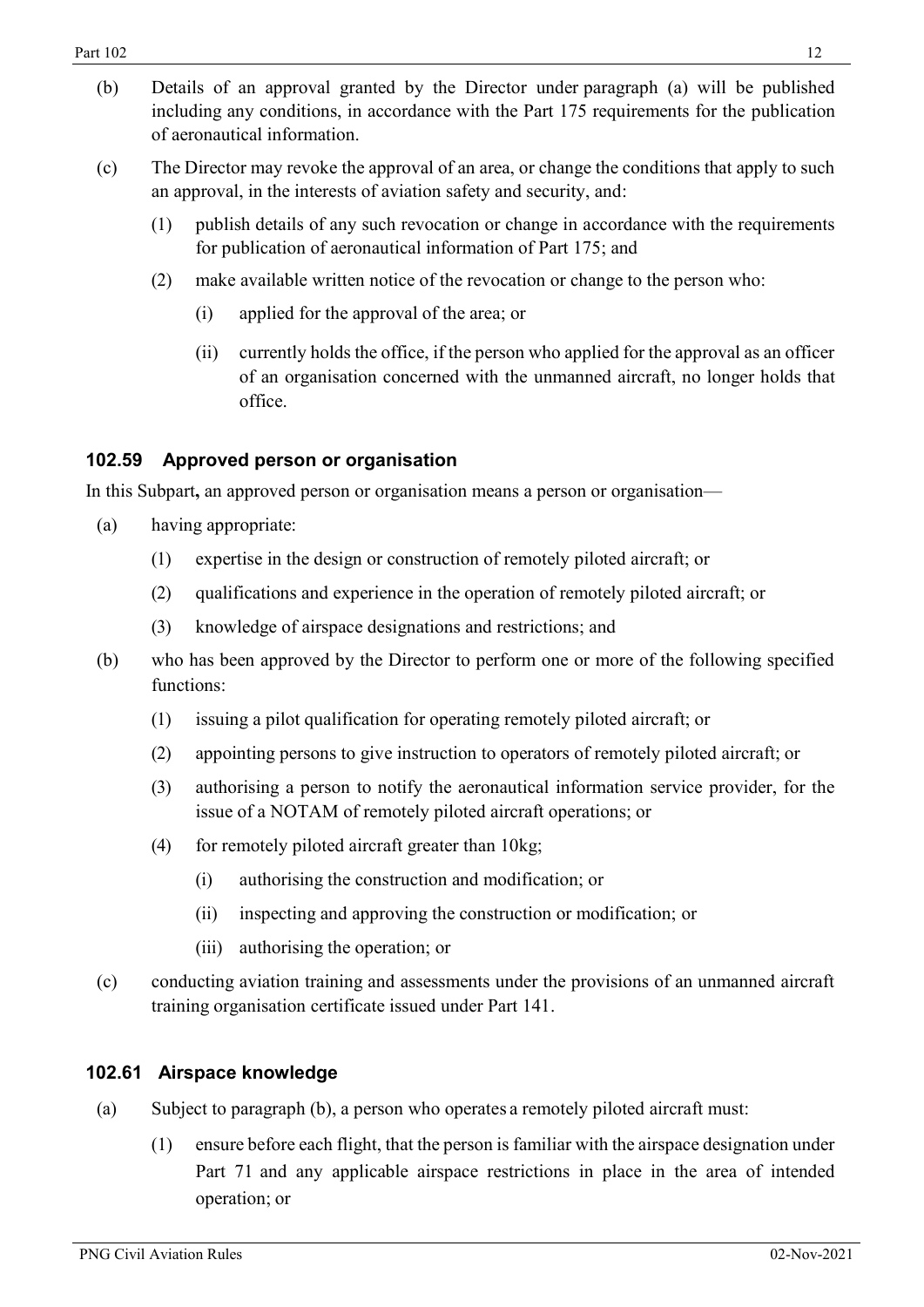- (2) conduct the operation under the direct supervision of a person who has knowledge of and is familiar with the airspace designation under Part 71 and any applicable airspace restrictions in place in the area of intended operation;
- (b) A person who intends to operate a remotely piloted aircraft, prior to conducting operations, must be able to demonstrate, in a manner and to a standard acceptable to the Director:
	- (1) basic knowledge of airspace designation under Part 71; and
	- (2) any applicable airspace restrictions in place in the area of intended operation.

## <span id="page-12-0"></span>**102.63 Controlled airspace**

A person must not operate a remotely piloted aircraft in controlled airspace without prior authorisation from the ATC unit responsible for that airspace, unless the operation is a shielded operation.

## <span id="page-12-1"></span>**102.65 Low flying zones**

A person must not operate a remotely piloted aircraft within a low flying zone designated under Part 71.

## <span id="page-12-2"></span>**102.67 Restricted, military operating, and danger areas**

A person must not operate a remotely piloted aircraft within an area designated under Part 71 as a:

- (a) restricted area; or
- (b) military operating area,

unless the person has the approval to do so from the administering authority responsible for the restricted area or military operating area.

## <span id="page-12-3"></span>**102.69 Hazard and risk minimisation**

A person operating a remotely piloted aircraft must take all practicable steps to minimise hazards to persons, property and other aircraft.

## <span id="page-12-4"></span>**102.71 Dropping of articles**

A person operating a remotely piloted aircraft must not allow any object to be dropped in flight if such action creates a hazard to other persons or property,

## **102.73 Above 400ft AGL**

A person must not operate a remotely piloted aircraft at a height greater than 400ft AGL unless the operation is conducted —

- (a) by an approved person or organisation; or
- (b) under the provisions of an authorisation or certificate issued under Subpart D.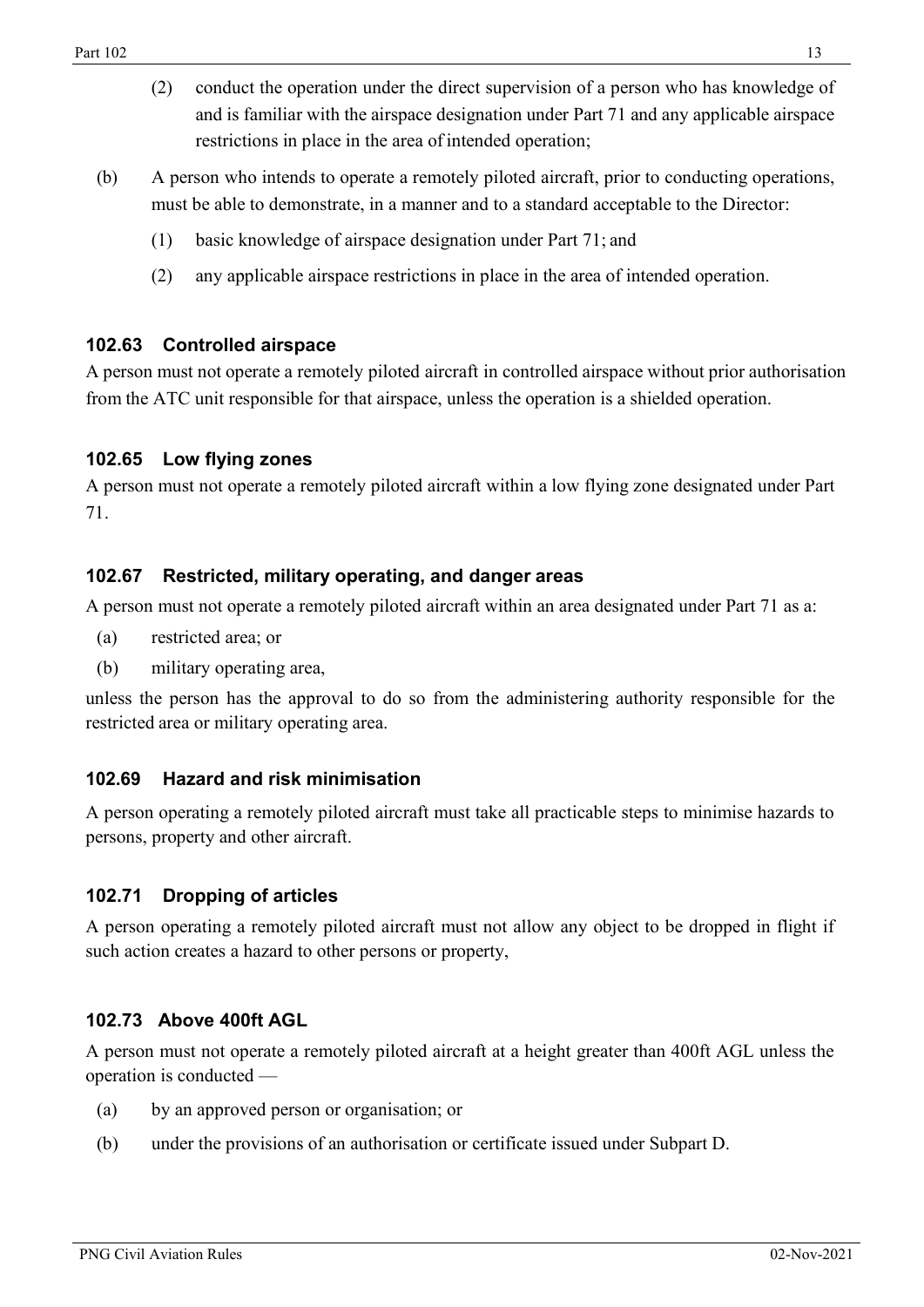## <span id="page-13-0"></span>**102.75 Operation on or within 3 nm of an aerodrome**

- (a) A person must not operate a remotely piloted aircraft on or within 3 nm of the aerodrome reference point of an uncontrolled aerodrome unless—
	- (1) the operation is undertaken in accordance with an agreement with the aerodrome operator; and
	- (2) each pilot has an observer in attendance while the aircraft is in flight; and
	- (3) the aircraft is not operated at a height of more than 400 feet AGL unless the operator has been approved by the Director to operate the aircraft above 400 feet AGL; and
- (b) A person must not operate a remotely piloted aircraft on or within 3 nm of the aerodrome reference point of a controlled aerodrome, unless it is operated in accordance with:
	- (1) an authorisation from the relevant ATC unit; and
	- (2) rule 102.9 if the operation is in controlled airspace; and
- (c) A person must not operate a remotely piloted aircraft on or within 3 nm of the aerodrome reference point of any aerodrome, unless the person is:
	- (1) the holder of, or is under the direct supervision of the holder of, a pilot qualification issued by an approved person or organisation; or
	- (2) under the direct supervision of a person appointed to give instruction in the operation of remotely piloted aircraft by an approved person organisation;
	- (3) the holder of a pilot licence or certificate issued under Part 61.
- (d) A person must not operate a remotely piloted aircraft on or over any active—
	- (1) aircraft movement area of an aerodrome; or
	- (2) runway strip area.
- (e) Paragraph (a) does not apply to a shielded operation that is conducted-
	- (1) outside the boundary of the aerodrome; and
	- (2) in airspace that is physically separated from the aerodrome by a barrier that is capable of arresting the flight of the aircraft.

## **102.77 Operation more than 3 nm of an aerodrome**

A person operating a remotely piloted aircraft more than 3 nm of from an aerodrome reference point must not operate the aircraft at a height greater than 400 feet AGL, unless —

- (a) the operation is conducted in accordance with rule 102.73; and
- (b) the operation remains within Class F airspace; and
- (c) the operation is conducted in a Danger Area designated under Part 71; and
- (d) at least 24 hours before the operation, a person authorised by an approved person or organisation, notifies the aeronautical information service provider for the issue of a NOTAM, of the following information:
	- (1) the name, address, and telephone number of the operator:
	- (2) the location of the proposed operation:
	- (3) the date and time and duration of the proposed operation:
	- (4) the maximum height above ground level proposed for aircraft operation.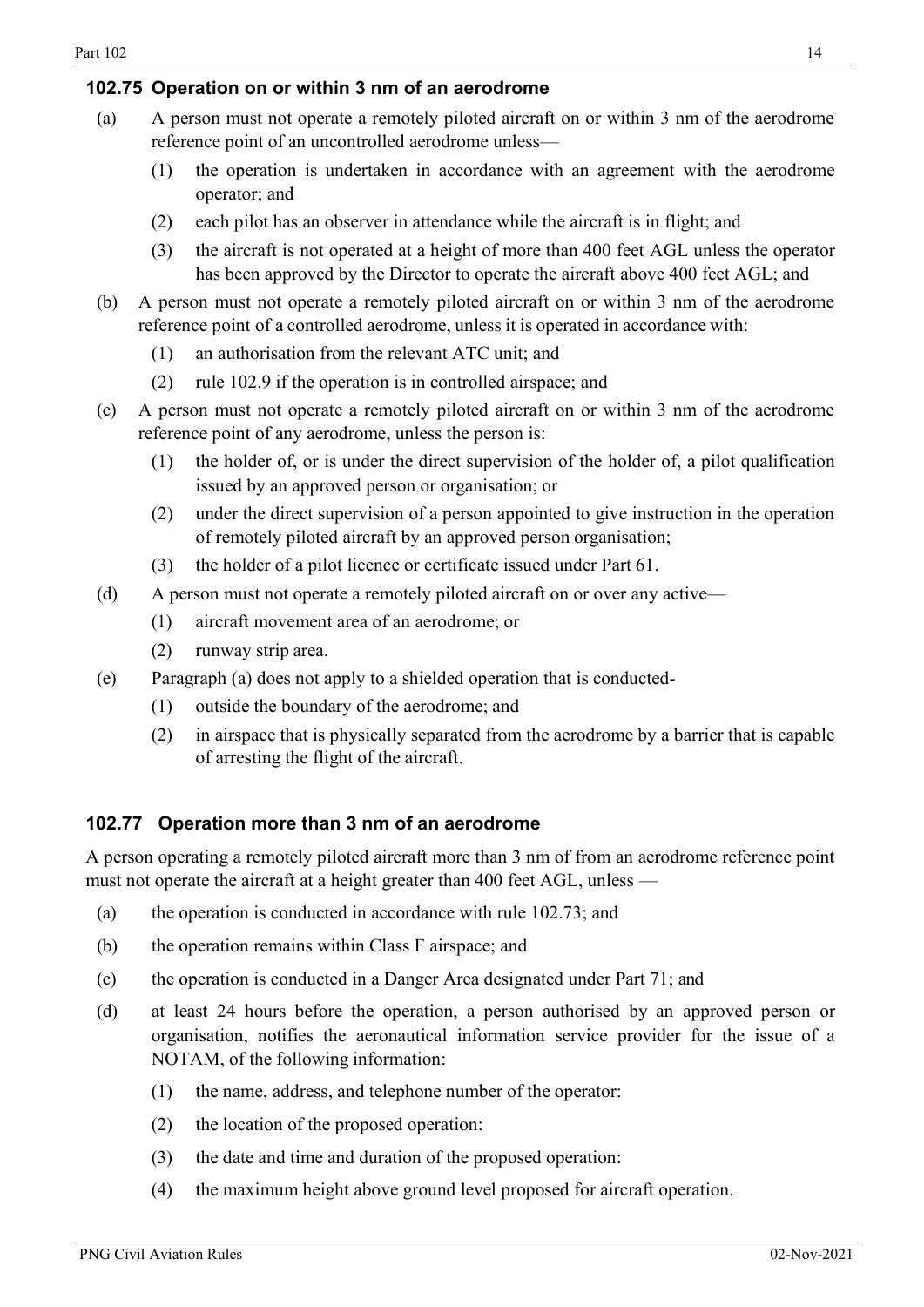## **101.79 Airspace designation**

- (a) A person with a bona fide interest in airspace allocation may apply to the Director in accordance with Part 71, for the designation or classification of airspace for the operation of remotely piloted aircraft.
- (b) A person must not operate a remotely piloted aircraft within a remotely piloted aircraft operating area designated under paragraph (a) unless that person has obtained prior approval to do so from the administering authority responsible for the remotely piloted aircraft operating area.

## <span id="page-14-0"></span>**102.81 Operation over property**

- (a) A person operating a remotely piloted aircraft must
	- (1) unless operating in a danger area under Part 71, not operate above a property unless prior consent has been obtained from any person occupying that property or the owner of that property; and
	- (2) maintain observation for other aircraft in the surrounding airspace in which the remotely piloted aircraft is operating; and
	- (3) not operate the aircraft at any height greater than 400 feet AGL except in accordance with rule 102.73.
- (b) Nothing in paragraph (a) requires a person to obtain consent from any person if that person is operating under the authority of an approved organisation or under the provisions of an authorisation or certificate issued under Subpart D.

## **102.83 Operation over and near people**

Except for remotely piloted aircraft operations conducted under the authority of an approved organisation as prescribed in rule 102.81(b) —

- (a) No person may operate a remotely piloted aircraft over a person unless that person is:
	- (1) directly participating in or associated with the operation of the remotely piloted aircraft; or
	- (2) located under a covered structure or inside a stationary vehicle that can provide reasonable protection; or
	- (3) a second person not directly associated with the operation of the remotely piloted aircraft, provided the remotely piloted aircraft is operated no closer than 30m or 100ft measured horizontally from that second person.
- (b) Paragraph  $(a)(1)$ ,  $(a)(2)$ , or  $(a)(3)$  do not apply if:
	- (1) the person has given consent for the remotely piloted aircraft to operate in airspace over or near that person; and
	- (2) the remotely piloted aircraft is operated no closer than 15m or 50ft measured horizontally, of that person.
- (c) Paragraph (a)(3) does not apply if that second person is standing behind a fixed wing remotely piloted aircraft while the fixed wing remotely piloted aircraft is performing a takeoff.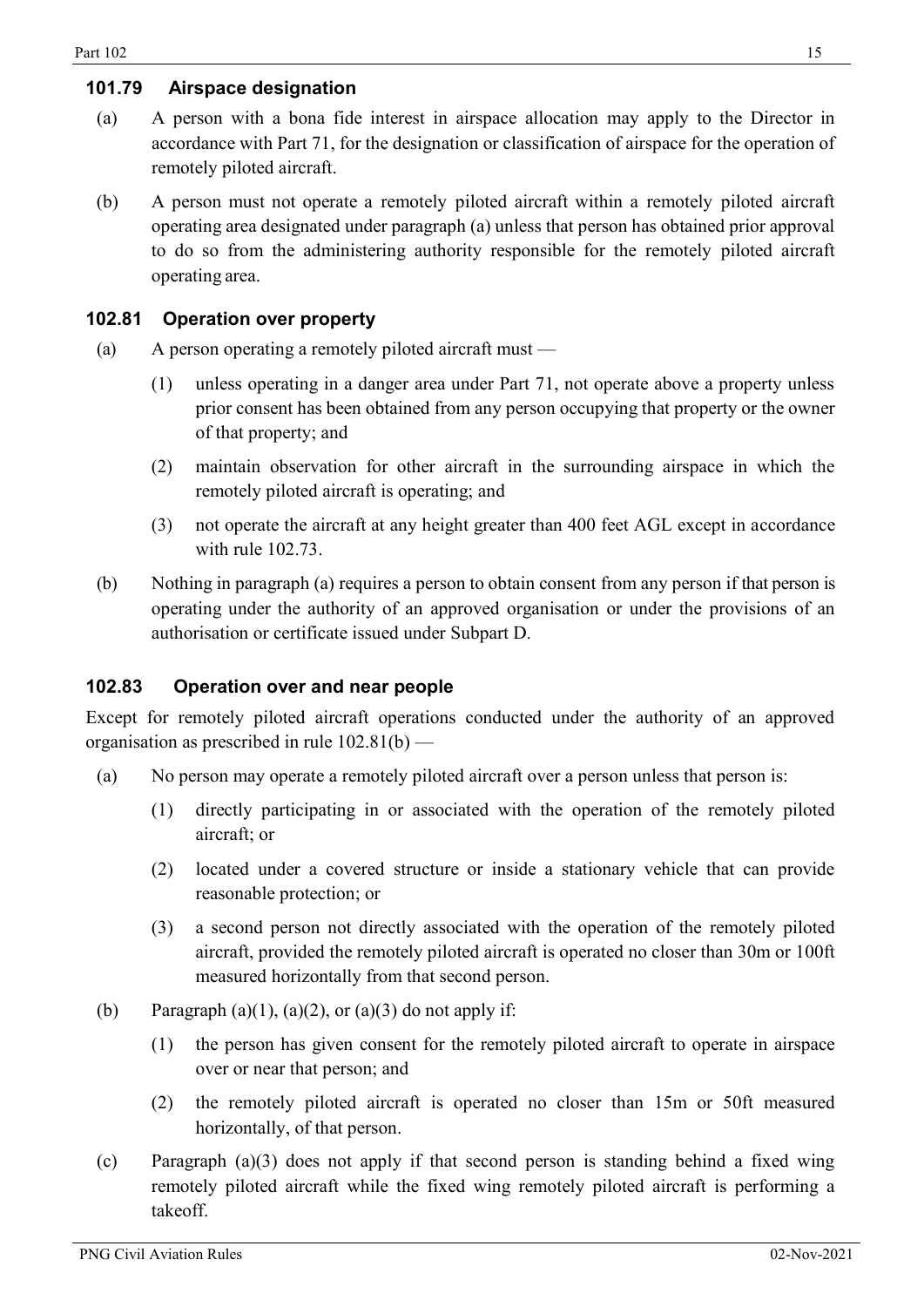## <span id="page-15-0"></span>**102.85 Visual line of sight operation**

- (a) This rule applies to—
	- (1) remotely piloted aircraft:
	- (2) free flight model aircraft.
- (b) A person must not operate an aircraft to which this rule applies in—
	- (1) any area in which the person's view ofthe surrounding airspace in which the aircraft will operate is obstructed; or
	- (2) meteorological conditions that obstruct the person's ability to maintain visual line of sight of the aircraft.
- (c) A person who operates an aircraft to which this rule applies must at all times—
	- (1) maintain visual line of sight with the aircraft; and
	- (2) be able to see the surrounding airspace in which the aircraft is operating; and
	- (3) operate the aircraft below the cloud base.
- (d) For the purpose of this rule visual line of sight means a straight line along which an observer has a clear view and which may be achieved with the use of—
	- (1) spectacles, contact lenses, or a similar device used to correct subnormal vision of the user to no better than normal vision but not the use of an electronic, mechanical, electromagnetic, optical, or electro-optical instrument; or
	- (2) a first person view system and a trained and competent observer who maintains—
		- (i) visual line of sight of the aircraft; and
		- (ii) sight of the surrounding airspace in which the aircraft is operating; and
		- (iii) direct communication with the person who is operating the aircraft.

#### **102.87 Weather and day limitations**

- (a) A person must not operate a remotely piloted aircraft
	- (1) in or into cloud; or
	- (2) in conditions other than visual meteorological conditions (VMC) unless:
		- (i) otherwise permitted under this Part; or
		- (ii) in accordance with an air traffic control clearance.
- (b) Paragraph (a) does not apply the holder of an authorisation or a certificate issued under Subpart D that permits such operations.

#### **102.89 Night operations**

- <span id="page-15-1"></span>(a) A person must not operate a remotely piloted aircraft at night unless the operation is—
	- (1) indoors; or
	- (2) a shielded operation.
- (b) Paragraph (a) does not apply the holder of an authorisation or a certificate issued under Subpart D that permits such operations.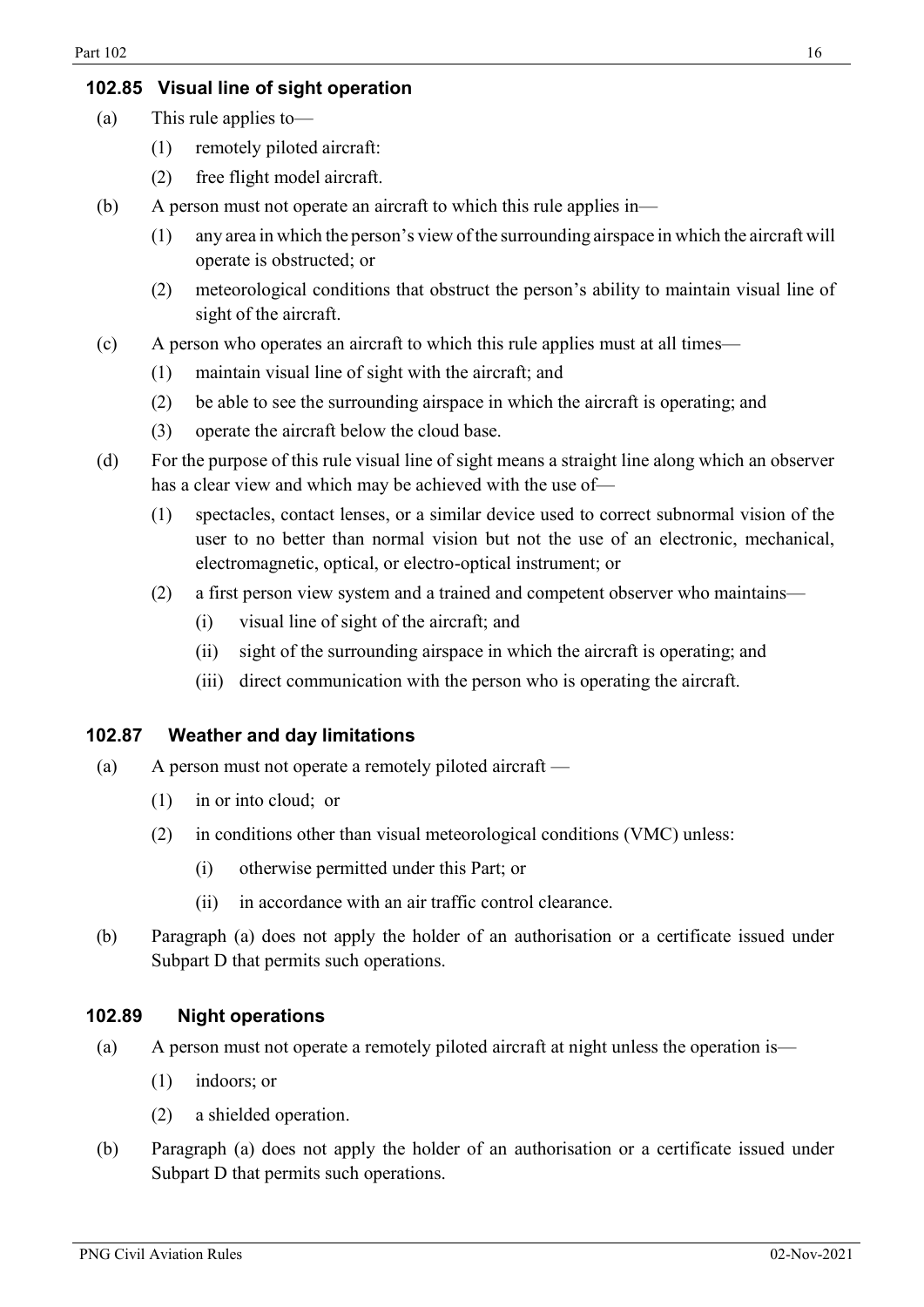## <span id="page-16-0"></span>**102.91 Right of way**

- (a) A person who is operating a remotely piloted aircraft must ensure the aircraft that the person is operating gives way to, and remains clear of, all manned aircraft on the ground and in flight.
- (b) A person who is operating a free flight model aircraft must before launching the aircraft ensure that during the operation, the aircraft will remain clear of all manned aircraft on the ground and in flight.

## <span id="page-16-1"></span>**102.93 Aircraft mass limits**

A person must not operate a remotely piloted aircraft with a gross mass of—

- (a) more than 25 kg except under the:
	- (1) authority of an approved person or organisation defined in rule 102.59; and
	- (2) provisions of an authorisation or certificate issued under Subpart D;
- (b) between 10 kg and 25 kg unless the aircraft, and any modification made to it, is—
	- (1) constructed under the authority of, or inspected and approved by, an approved person or organisation defined in rule 102.59; and
	- (2) operated under the authority of an approved person or organisation defined in rule 102.59.

#### **102.95 Open Category Operations**

A person may conduct remotely piloted aircraft operations as open category operations if that person—

- (a) uses a remotely piloted aircraft with a maximum gross mass of up to 10 kg on takeoff and throughout the duration of each operation, including all items that are on board or otherwise attached to the aircraft: and
- (b) operates the remotely piloted aircraft in accordance with the standard operating conditions prescribed in rule 102.55.

#### **102.97 Prohibited operations**

- (a) No person may operate a remotely piloted aircraft in a careless or reckless manner so as to endanger or likely to be an endangerment to aviation safety and security or the safety and security of any person or property.
- (b) No person may operate a remotely piloted aircraft while that person is operating a moving vehicle, vessel or manned aircraft.

#### **102.99 Prohibited psychoactive substances**

- (a) No person may act or attempt to act as a remote pilot, crew member or observer of a remotely piloted aircraft or attempt to perform any other safety critical role —
	- (1) in a state of intoxication; or
	- (2) within 12 hours of consuming any alcoholic beverage; or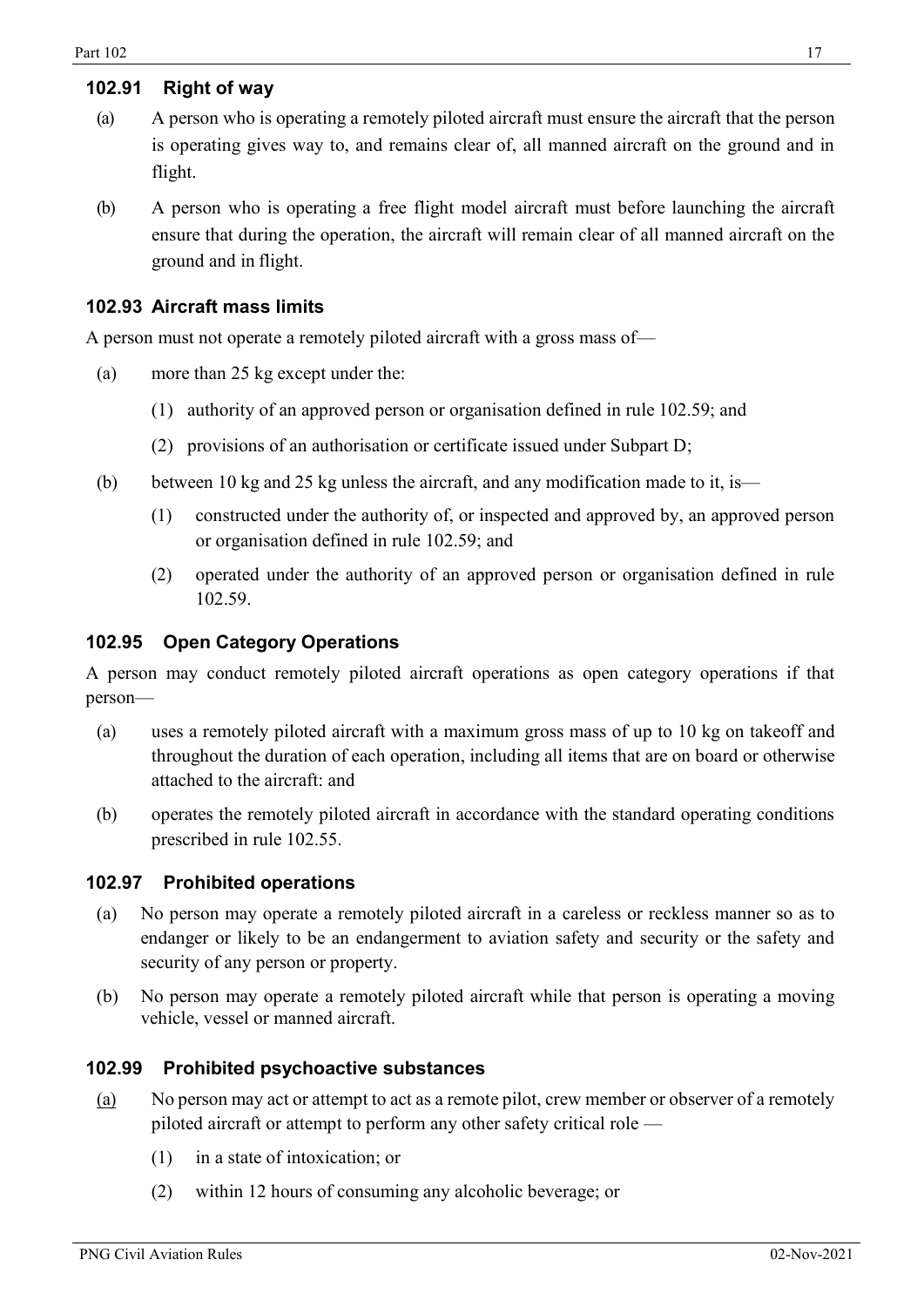- (3) in a state of health in which the person's capacity to perform their duties would be impaired by reason of having consumed or used any alcohol, drugs or other psychoactive substances.
- (b) Where the Director has reasonable grounds to believe a person of violating the requirements of paragraph (a), that person must submit to a test required by the Director for the presence of alcohol, drugs and other psychoactive substances.
- (c) The test required by paragraph (b) must be conducted by a person authorised for the purpose by the Director within 4 hours of the person acting or attempting to act in their assigned role.

## <span id="page-17-0"></span>**Subpart C — Remote pilot licence requirements**

## <span id="page-17-1"></span>**102.101 Applicability**

Subject to Part 61 Subpart J, this Subpart applies to remote pilot qualification for the operation of remotely piloted aircraft.

## **102.103 Requirement for remote pilot licence**

Subject to rules 61.507 and 61.509 —

- (a) no person may operate a remotely piloted aircraft without a pilot qualification unless the operation is conducted —
	- (1) as an open category operation in accordance with the requirements of rule 102.95: and
	- (2) more than 3 nm from an aerodrome reference point of the nearest aerodrome: and
- (b) no person may operate a remotely piloted aircraft within 3 nm of an aerodrome reference point unless that person has a —
	- (1) pilot qualification; or
	- (2) qualification of knowledge of the use of aeronautical charts and airspace.

## <span id="page-17-2"></span>**Subpart D — Unmanned aircraft operator authorisation or certification**

#### <span id="page-17-3"></span>**102.151 Purpose**

This Subpart prescribes the rules —

- (a) governing the certification of a person who operates an unmanned aircraft in Papua New Guinea for the purpose of hire or remuneration, or for other than recreational purposes;
- <span id="page-17-4"></span>(b) that enable the Director to determine whether to grant an unmanned aircraft operator authorisation or certificate to a person after giving consideration to whether that person—
	- (1) has conducted an adequate assessment of the risk to safety of conducting the proposed unmanned aircraft operation; and
	- (2) has developed procedures to adequately manage the risks and to ensure that the operation is conducted safely.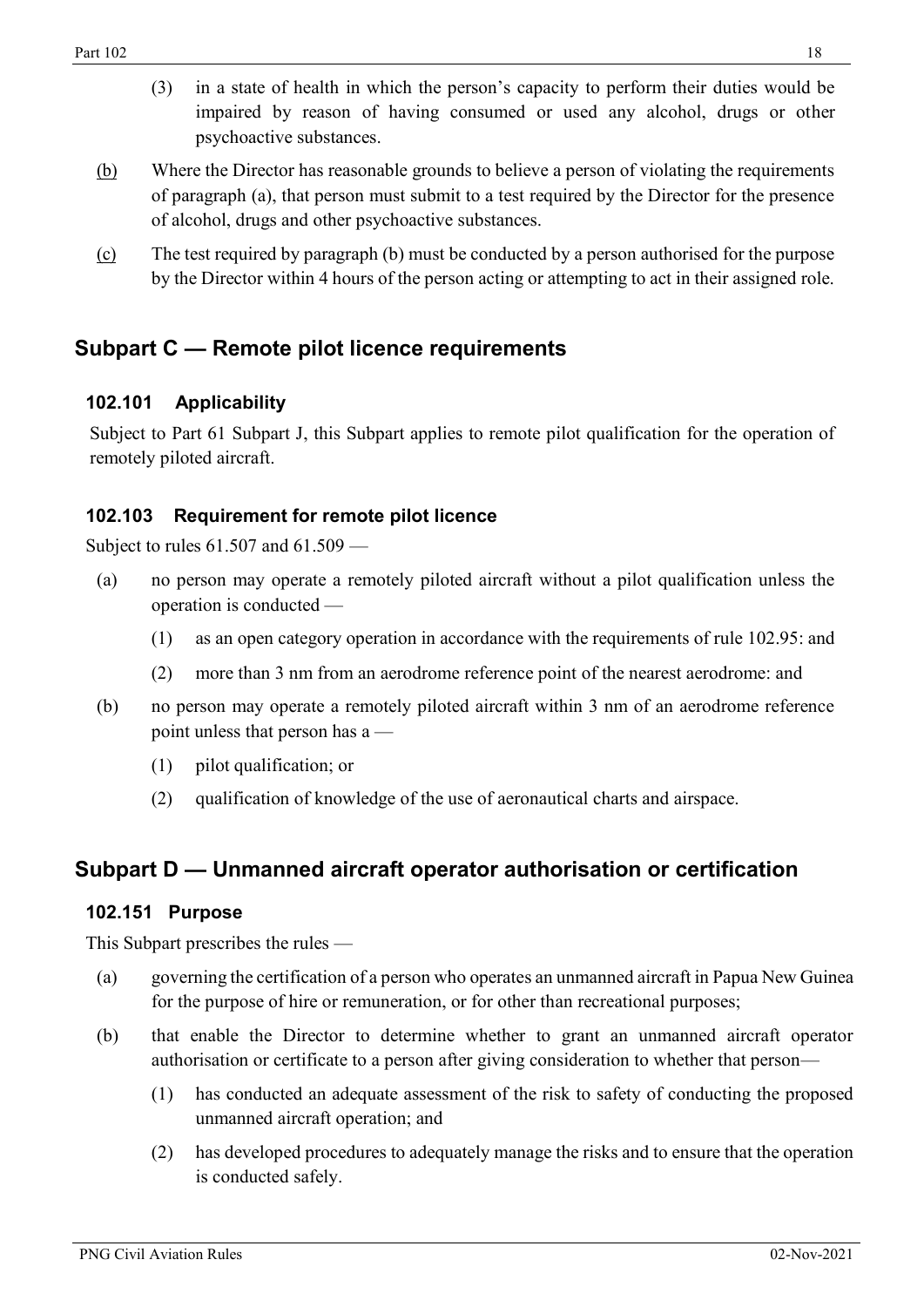## **102.153 Applicability**

This Subpart applies to a person who operates an unmanned aircraft with a maximum certified all up mass of 250 gm or more—

- (a) for the purpose of hire or remuneration; or
- (b) for other than recreational purposes; or
- (c) in accordance with rule 102.95 as an open category operation and who wishes to apply for an unmanned aircraft operator authorisation or certificate; or
- (d) other than in accordance with the open category requirements of rule 102.95:

except that no person may operate an unmanned aircraft with a maximum certified all up mass of 10 kg or more except under the authority of, and in accordance with the terms of a valid authorisation or certificate to operate an unmanned aircraft issued by the Director under this Subpart.

## <span id="page-18-0"></span>**102.155 Requirement for authorisation or certificate**

Subject to rule 102.153, a person must not operate an unmanned aircraft other than as an open category operation in accordance with rule 102.95, except under the authority of, and in accordance with the terms of a valid authorisation or certificate to operate an unmanned aircraft issued by the Director under this Subpart.

## <span id="page-18-1"></span>**102.157 Specific category operations**

A person must not operate an unmanned aircraft as a specific category operation in accordance with Appendix B except under the authority of, and in accordance with the terms of a valid authorisation or certificate to operate an unmanned aircraft issued by the Director under this Subpart.

## <span id="page-18-2"></span>**102.159 Application for authorisation or certificate**

- (a) Before operating an unmanned aircraft to which this Subpart applies, a person must apply for an unmanned aircraft operator authorisation or certificate.
- (b) A person who operates an unmanned aircraft as an open category operation in accordance with rule 102.95 may apply for an unmanned aircraft operator authorisation or certificate.
- (c) A person in paragraph (a) or paragraph (b) must apply by—
	- (1) submitting an application to the Director; and
	- (2) paying the appropriate fee specified in regulations.
- (d) An application made under this rule must include—
	- (1) the name and address for service in Papua New Guinea of the applicant; and
	- (2) the details required by rule 102.165 for the operations specification; and
	- (3) the applicant's exposition required by rule 102.161; and
	- (4) any other information relating to the application as may be required by the Director.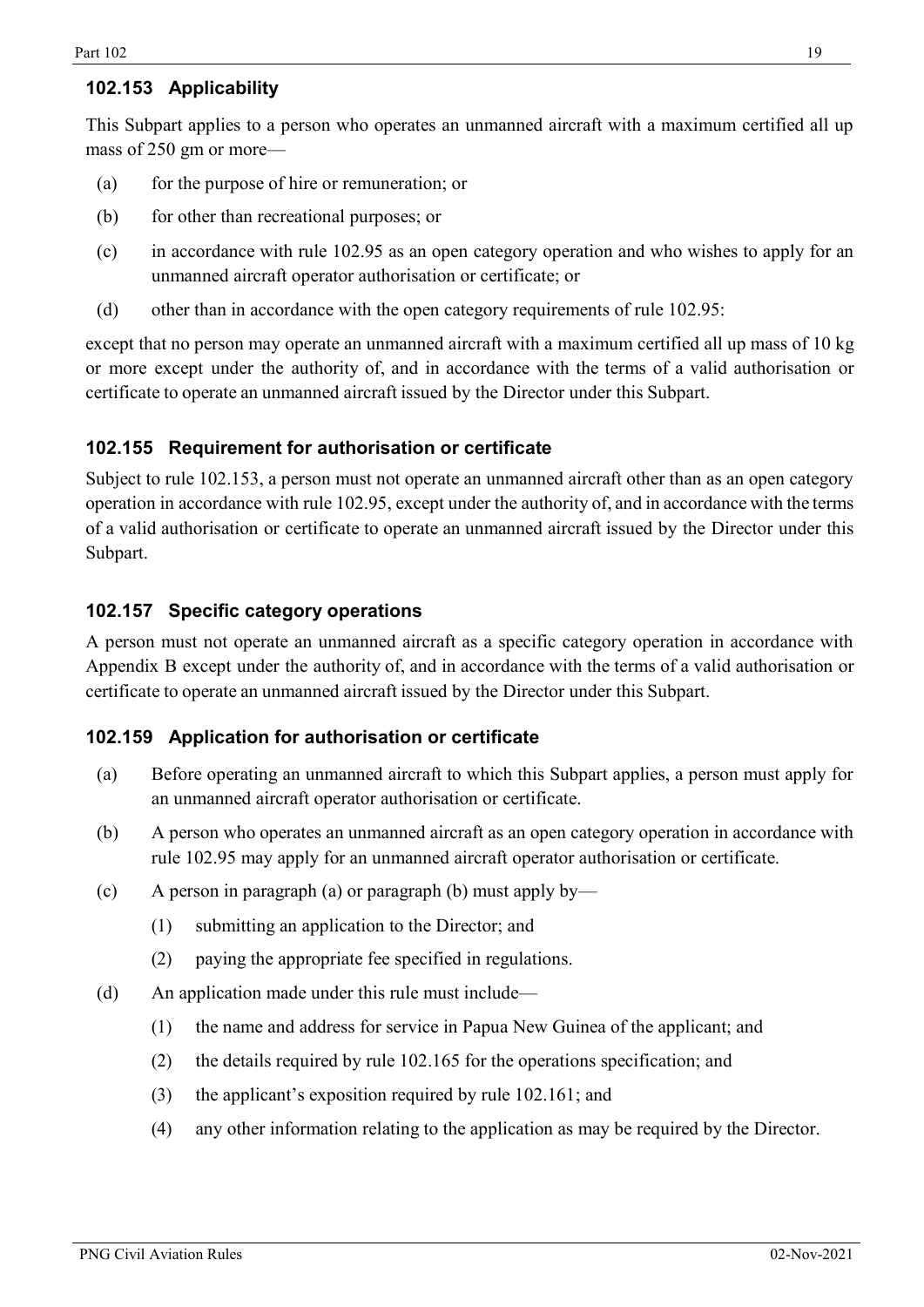## <span id="page-19-0"></span>**102.161 Unmanned aircraft operator exposition**

- (a) An applicant for an unmanned aircraft operator authorisation or certificate must provide the Director with an exposition that is acceptable to the Director.
- (b) Subject to paragraph (d), the exposition required by paragraph (a) must address the following matters, having regard to the nature, degree and risk of the intended operation—
	- (1) the identification of a person who will have primary responsibility for the operation; and
	- (2) the identification of a person who is;
		- (i) to have or is likely to have control over the exercise of the privileges under the certificate: and
		- (ii) the remote chief pilot as prescribed in Appendix A:
	- (3) details of the physical locations to be used in the operation; and
	- (4) a safety management system in accordance with rule 102.179; and
	- (5) procedures for reporting information to the Director as required by Part 12; and
	- (6) operating requirements for personnel licensing, qualifications, training and competency including pilot and support crew qualifications, training or medical requirements as required by Part 61; and
	- (7) details of the number and specifications of the aircraft to be used, including any identification system used on the aircraft, and colour schemes, unique identification numbers, and markings as required by Part 47; and
	- (8) details of the control system to be used to pilot the aircraft; and
	- (9) procedures for maintenance of aircraft and measures to ensure continued airworthiness; and
	- (10) in-flight procedures including minimum distances from persons or property; and
	- (11) procedures for handling cargo, including dangerous goods, or dropping items, if such operations are intended; and
	- (12) the initial design, configuration and airworthiness standards acceptable to the Director, that must be met:
	- (13) procedures for controlling, amending and distributing the exposition; and
	- (14) any other approvals that are required to conduct the proposed operation
- (c) An exposition may adopt, by reference, a requirement in a Civil Aviation Rule for the purpose of mitigating or managing a risk identified in the safety management system required by rule 102.161(b)(4).
- (d) The Director may require only those matters in paragraph (b) that the Director considers appropriate to the nature, degree and risk of the applicant's intended operation, to be contained in the exposition.
- (e) The exposition must remain acceptable to the Director.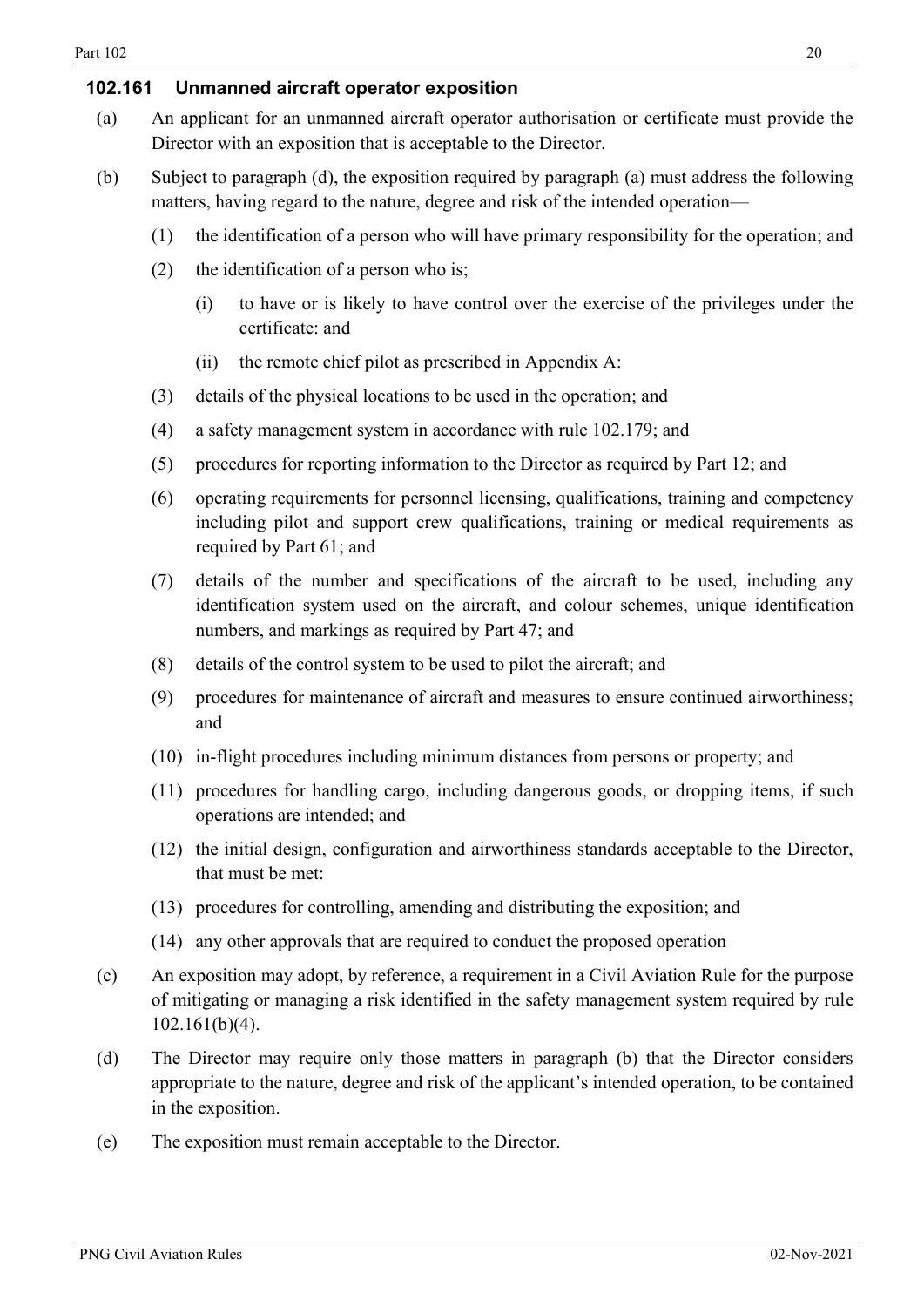## <span id="page-20-0"></span>**102.163 Grant of authorisation or certificate**

- (a) The Director may, in accordance with section 49 of the Act, grant an authorisation or a certificate to a person who has applied under rule 102.159
- (b) When granting an authorisation or a certificate under paragraph (a), the Director may—
	- (1) impose requirements for unmanned aircraft systems and may specify procedures to be followed by the operator of any unmanned aircraft that are operated under the authority of the authorisation or certificate; and
	- (2) in accordance with section 49(1) of the Act, specify any additional conditions that the Director considers necessary in the interests of aviation safety and security; and
	- (3) after considering the type of aircraft to be used, specify the remotely piloted aircraft unique identifier in accordance with rule 47.105 that any aircraft to be operated under the authorisation or certificate must display.

## <span id="page-20-1"></span>**102.165 Operations specification**

- (a) If the Director grants an unmanned aircraft operator authorisation or certificate under rule 102.163, the authorisation or certificate must be issued with an operations specification containing the details described in paragraph (b).
- (b) The operations specification must include:
	- (1) details of the physical location of the certificate holder's principal base of operations; and
	- (2) the authorisation or certificate holder's address for service in Papua New Guinea; and
	- (3) a list of any business names under which the authorisation or certificate holder is approved to operate; and
	- (4) the privileges and operations that the operator is permitted to perform, including:
		- (i) the number, type and description, registration and, if applicable, the serial number of every aircraft that is authorised for use; and
		- (ii) identification of the geographical areas of operations approved by the Director; and
		- (iii) any exemption granted from any requirement of this or any other Part; and
	- (5) any additional condition that the Director determines is necessary in the interests of aviation safety and security.

## <span id="page-20-2"></span>**102.167 Privileges of authorisation or certificate holder**

- (a) The holder of an unmanned aircraft operator authorisation or certificate is authorised to perform the operations specified in the accompanying operations specification.
- (b) Unless the exposition required by rule 102.161 specifies otherwise, the holder of an unmanned aircraft operator certificate is not required to comply with Civil Aviation Rules Parts 20, 21, 26, 39, 43, 63, 65, 66, 67, 91, 92, 93, 95, 119, 129, and 137.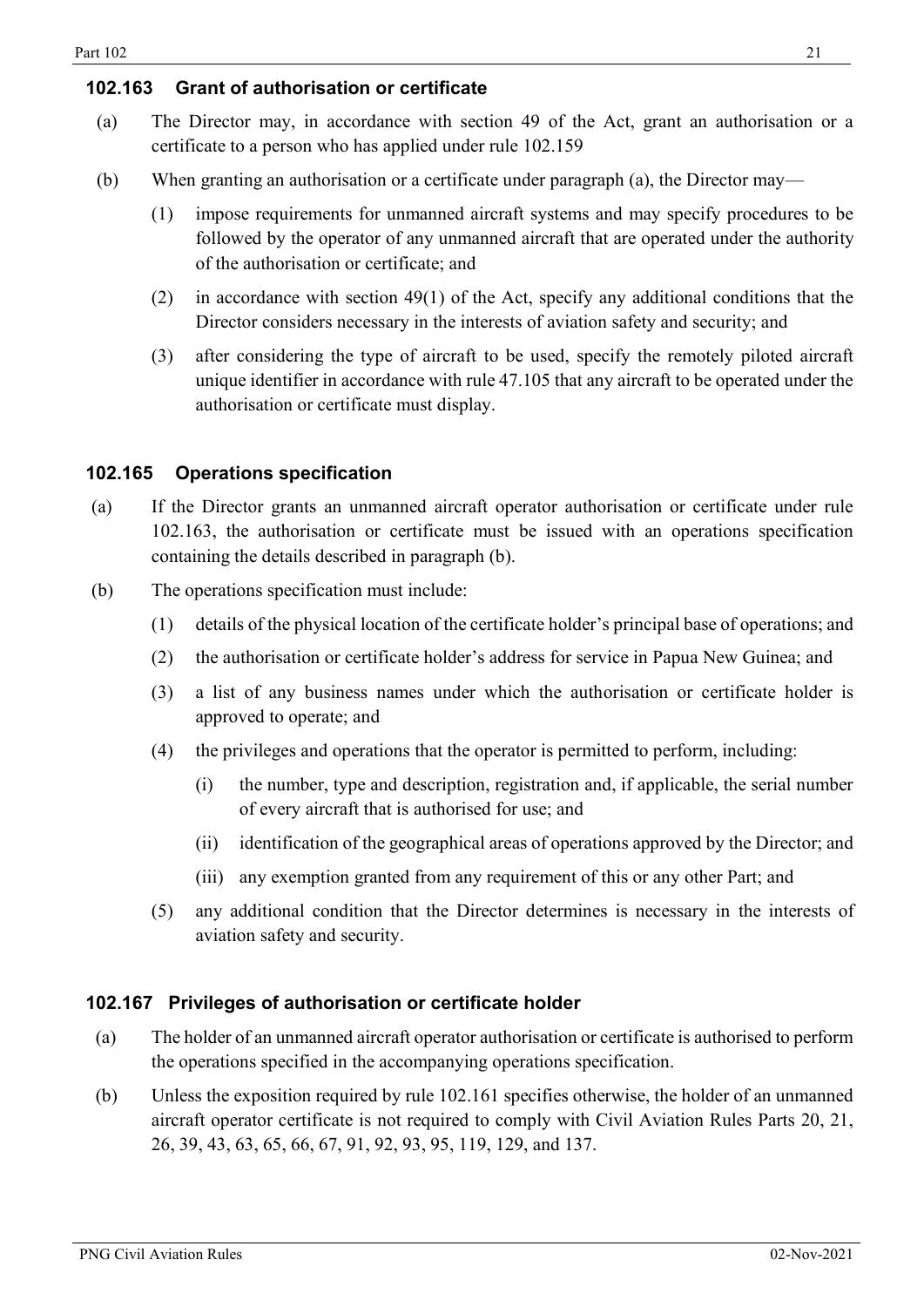## <span id="page-21-0"></span>**102.169 Duration of certificate**

- (a) When granting an authorisation or renewing a certificate under this Subpart the Director will specify a date on which the authorisation or certificate will expire.
- (b) The date specified under paragraph (a) must not be later than 5 years after the date on which the certificate was granted.

## <span id="page-21-1"></span>**102.171 Conditions of operation of unmanned aircraft**

- (a) A holder of an unmanned aircraft operator authorisation or certificate must comply with—
	- (1) Subpart B, to the extent the requirements of Subpart B are not inconsistent with the operations specified in the operations specifications issued under rule 102.165;
	- (2) the conditions imposed by the Director on the unmanned aircraft operations specification issued under rule 102.165; and
	- (3) the exposition required by rule 102.161.
- (b) The authorisation or certificate holder is responsible for and must ensure that the following persons are notified of, and must comply with, the requirements of paragraph (a)—
	- (1) persons who are employed by the authorisation or certificate holder and who assist with the holder's operation; and
	- (2) other operators or other personnel involved in an operation conducted under the authority of the holder's authorisation or certificate.

## <span id="page-21-2"></span>**102.173 Changes to exposition**

- (a) Each holder of an unmanned aircraft operator authorisation or certificate must—
	- (1) ensure that the exposition required by rule 102.161 is amended on a regular basis—
		- (i) so that it remains a current description of the authorisation or certificate holder's operation; and
		- (ii) to ensure continued compliance with the Civil Aviation Rules that have been adopted under rule 102.161(c); and
		- (2) provide the Director with a copy of each amendment to the exposition as soon as practicable after the amendment is incorporated into the exposition; and
		- (3) make such amendments to the exposition as the Director considers necessary in the interests of aviation safety.
- (b) If a holder of an unmanned aircraft operator authorisation or certificate proposes to change any of the following, prior acceptance by the Director is required:
	- (1) the name of any person who is to have or is likely to have, control over the exercise of the privileges under the authorisation or certificate:
	- (2) the geographic locations from which the authorisation or certificate holder conducts unmanned aircraft operations.

## <span id="page-21-3"></span>**102.175 Renewal of certificate**

A holder of a current unmanned aircraft operator certificate who wishes to continue to exercise the privileges of the certificate beyond its expiry date must apply for the renewal of the certificate in accordance with section 49 of the Act.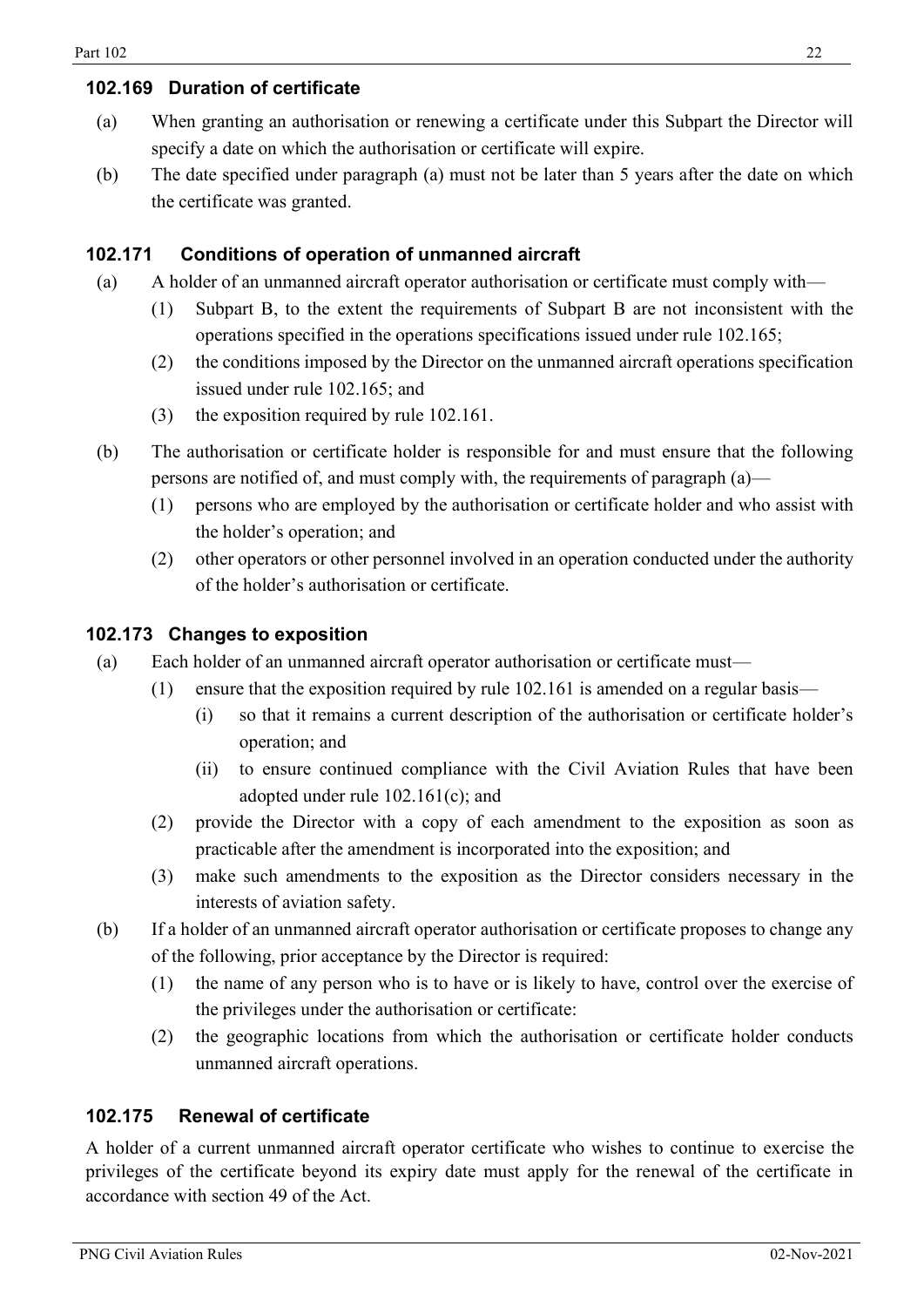## <span id="page-22-0"></span>**102.177 Retention of records**

- (a) A holder of an unmanned aircraft operator authorisation or certificate must maintain records containing:
	- (1) the names of the remote pilots and other crew members involved in each flight, in respect of the system, the time of each flight or series of flights; and
	- (2) maintenance action, modification or repair performed on the system, including:
		- (i) name of person performing the work;
		- (ii) the dates work was performed;
		- (iii) in the case of modification, the manufacturer, model and description of parts or equipment modifying the system; and
		- (iv) if applicable, any instruction provided to complete the work.
- (b) The owner of an unmanned aircraft who transfers ownership to another person must, at the time of transfer, deliver to that person all records referred to in paragraph (a)(2).
- (c) The owner of an unmanned aircraft must ensure that the records referred to in paragraphs  $(a)(1)$ and  $(a)(2)$  are:
	- (1) made available to the Director on request; and
	- (2) retained for a period of:
		- (i) for the records referred to in paragraph  $(a)(1)$ , 12 months after the day they are recorded; and
		- (ii) for records referred to in paragraph  $(a)(2)$ , 24 months after the day they are recorded.

## <span id="page-22-1"></span>**102.179 Safety management system**

The holder of an unmanned aircraft operator authorisation or certificate must establish and maintain a system for safety management that—

- (a) includes the following:
	- (1) a safety policy on which the system for safety management is based;
	- (2) a process for risk management that identifies hazards to aviation safety, and evaluates and manages the associated risks;
	- (3) safety assurance measures that ensure:
		- (i) hazards are documented in a hazard register as prescribed in Appendix A; and
		- (ii) incidents and accidents are internally reported and analysed, and action is taken to prevent recurrence; and
		- (iii) goals for the improvement of aviation safety are set and the attainment of these goals are measured; and
		- (iv) there is a safety management program that includes the conduct of internal audits and regular reviews of the system for safety management; and
	- (4) training that ensures personnel are competent to fulfil their safety responsibilities; and
- (b) documents all processes required to establish and maintain the system for safety management; and
- (c) is commensurate with the size of the organization, the nature and complexity of the activities undertaken by the operator, and the hazards and associated risks inherent in the activities undertaken by the operator.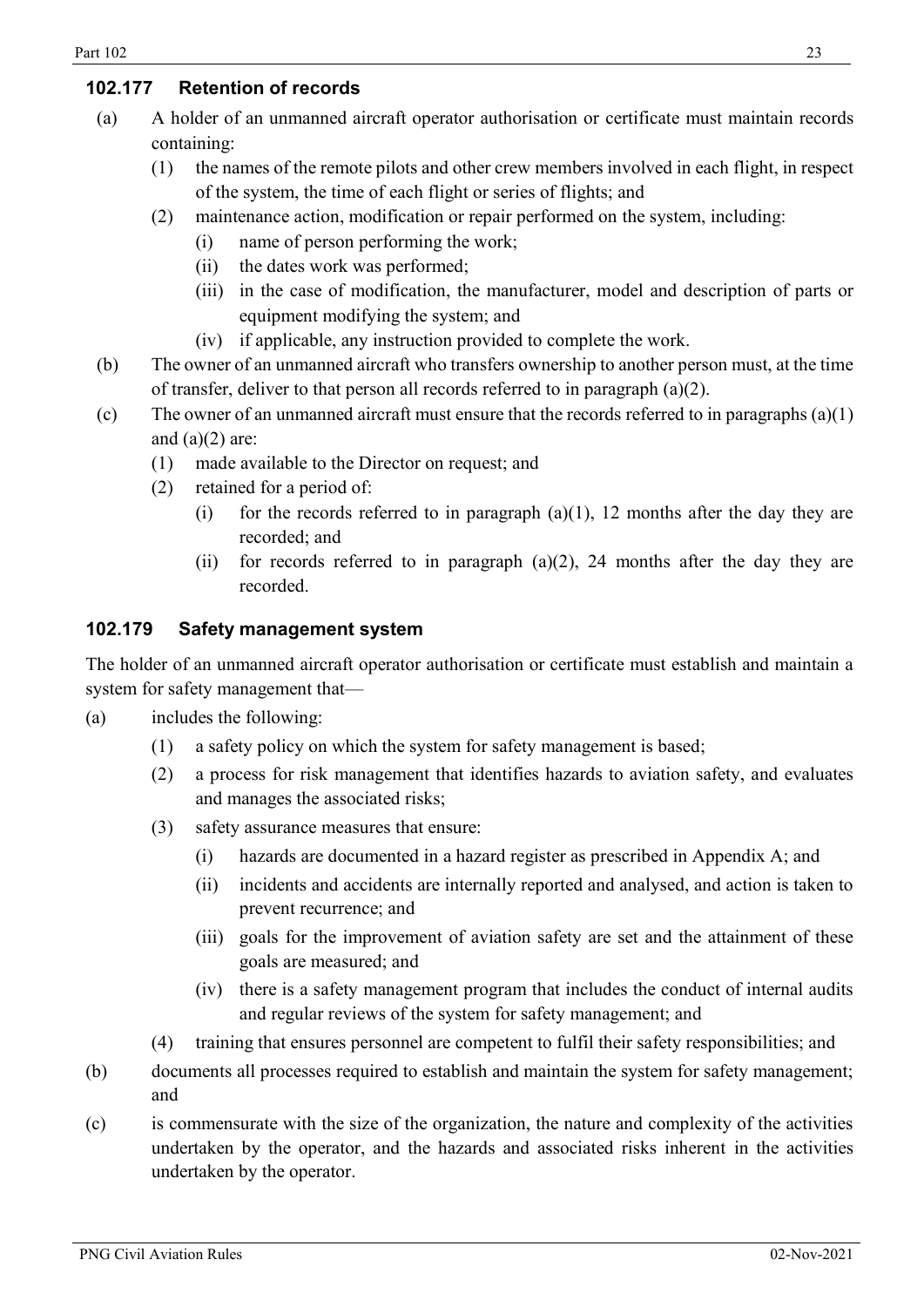## <span id="page-23-0"></span>**Subpart E — Requirements for Manufacturers**

## <span id="page-23-1"></span>**102.201 Applicability**

This Subpart applies to an unmanned aircraft manufacturer who intends to declare to the Director:

- (a) the demonstrated capabilities of their unmanned aircraft that is designated for a specific operation; and
- (b) compliance with the requirements of tests, analyses, inspections and industry standards determined as acceptable to the Director.

## <span id="page-23-2"></span>**102.203 Reserved**

#### <span id="page-23-3"></span>**102.205 Means of compliance**

- (a) To meet the requirements of rule  $102.207(a)(1)(ii)$  for operations for a specific unmanned aircraft, the means of compliance shall consist of data about the type of means of compliance and the results or justification used to demonstrate the unmanned aircraft meets its safety case including tests, analyses, and industry consensus standards for the specified operation that the Director has determined is acceptable.
- (b) An applicant requesting the Director's acceptance of a means of compliance shall submit the following information to the Director in a manner specified by the Director:
	- (1) detailed description of the means of compliance; and
	- (2) justification, including any substantiating material, showing that the means of compliance establishes achievement of or equivalency to the safety level identified.

### <span id="page-23-4"></span>**102.207 Manufacturer declaration**

- (a) For each model of unmanned aircraft that is intended to conduct any operation, the manufacturer must provide the the Director with a declaration in accordance with this Subpart.
- (b) The manufacturer's declaration must specify—
	- (1) the manufacturer of the unmanned aircraft, the model of the system, the maximum take-off weight of the unmanned aircraft, the operations that the unmanned aircraft is intended to undertake and the category of unmanned aircraft, such as fixed-wing aircraft, rotary-wing aircraft, or hybrid-wing aircraft; and
	- (2) that the system meets the means of compliance applicable to the operations for which the declaration was made.
- (c) The manufacturer's declaration is invalid if:
	- (1) the Director has determined that the model of the unmanned aircraft does not meet the requirements set out in the means of compliance, or
	- (2) the manufacturer has notified the Director of an issue related to the design of the model under rule 102.209.

#### <span id="page-23-5"></span>**102.209 Technical requirements notice**

A manufacturer that has made a declaration to the Director under rule 102.207 must notify the Director of any issue related to the design of the model of the unmanned aircraft that results in the system no longer meeting the technical requirements set out in the means of compliance referred in rule 102.205(b)(2), as soon as possible after the issue is identified.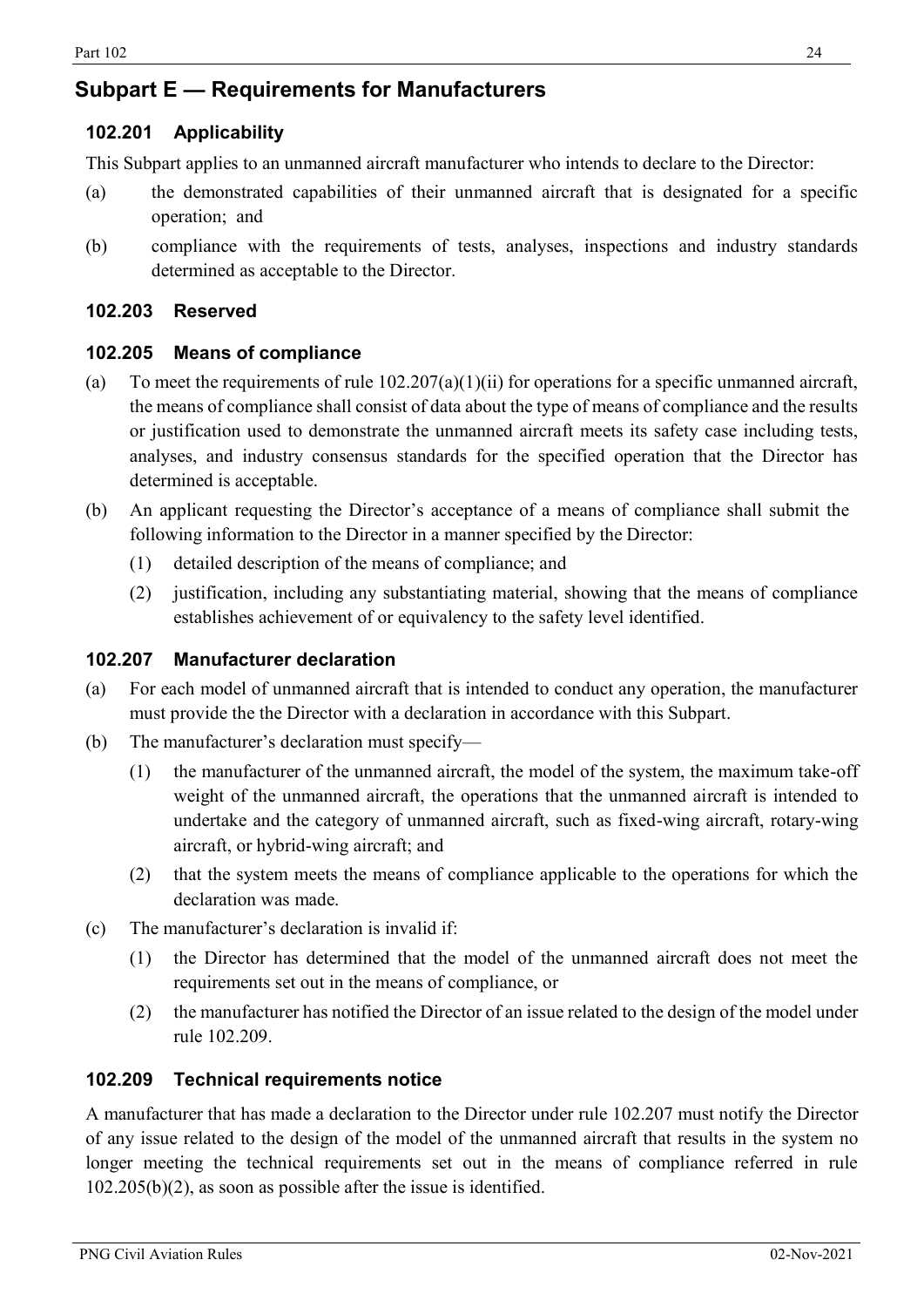## <span id="page-24-0"></span>**102.211 Documentation**

A manufacturer that has made a declaration to the Director in respect of a model of a unmanned aircraft under rule 102.207 must make available to each owner of that model of unmanned aircraft:

- (a) a maintenance program that includes:
	- (1) instructions related to the servicing and maintenance of the system; and
	- (2) an inspection program to maintain system readiness;
- (b) any mandatory actions the manufacturer issues in respect of the system;
- (c) a unmanned aircraft operating manual that includes:
	- (1) a description of the system;
	- (2) the ranges of weights and centers of gravity within which the system may be safely operated under normal and emergency conditions and, if a weight and center of gravity combination is considered safe only within certain loading limits, those load limits and the corresponding weight and center of gravity combinations;
	- (3) with respect to each flight phase and mode of operation, the minimum and maximum altitudes and velocities within which the aircraft can be operated safely under normal and emergency conditions;
	- (4) a description of the effects of foreseeable weather conditions or other environmental conditions on the performance of both the system and the unmanned aircraft;
	- (5) the characteristics of the system that could result in severe injury to crew members during normal operations;
	- (6) the design features of the system and their associated operations that are intended to protect against injury to persons not involved in the operations;
	- (7) the warning information provided to the remote pilot in the event of a degradation in system performance that results in an unsafe system operating condition;
	- (8) procedures for operating the system in normal and emergency conditions; and
	- (9) assembly and adjustment instructions for the system.

## <span id="page-24-1"></span>**102.213 Record retention for manufacturer**

- (a) A manufacturer that has made a declaration to the Director in respect of a model of a unmanned aircraft under rule 102.207 shall keep, and make available to the Director on request:
	- (1) a current record of all mandatory actions in respect of the unmanned aircraft; and
	- (2) a current record of the results of and the reports related to the verifications that the manufacturer has undertaken to ensure that the model of the unmanned aircraft meets the technical requirements applicable to the operations for which the declaration was made.
- (b) The manufacturer shall keep the records referred to in paragraph  $(a)(1)$  for the greater of:
	- (1) two years following the date that manufacturing of that model of unmanned aircraft permanently ceases, and
	- (2) the lifetime of the unmanned aircraft that is an element of the model of unmanned aircraft referred to in paragraph (a).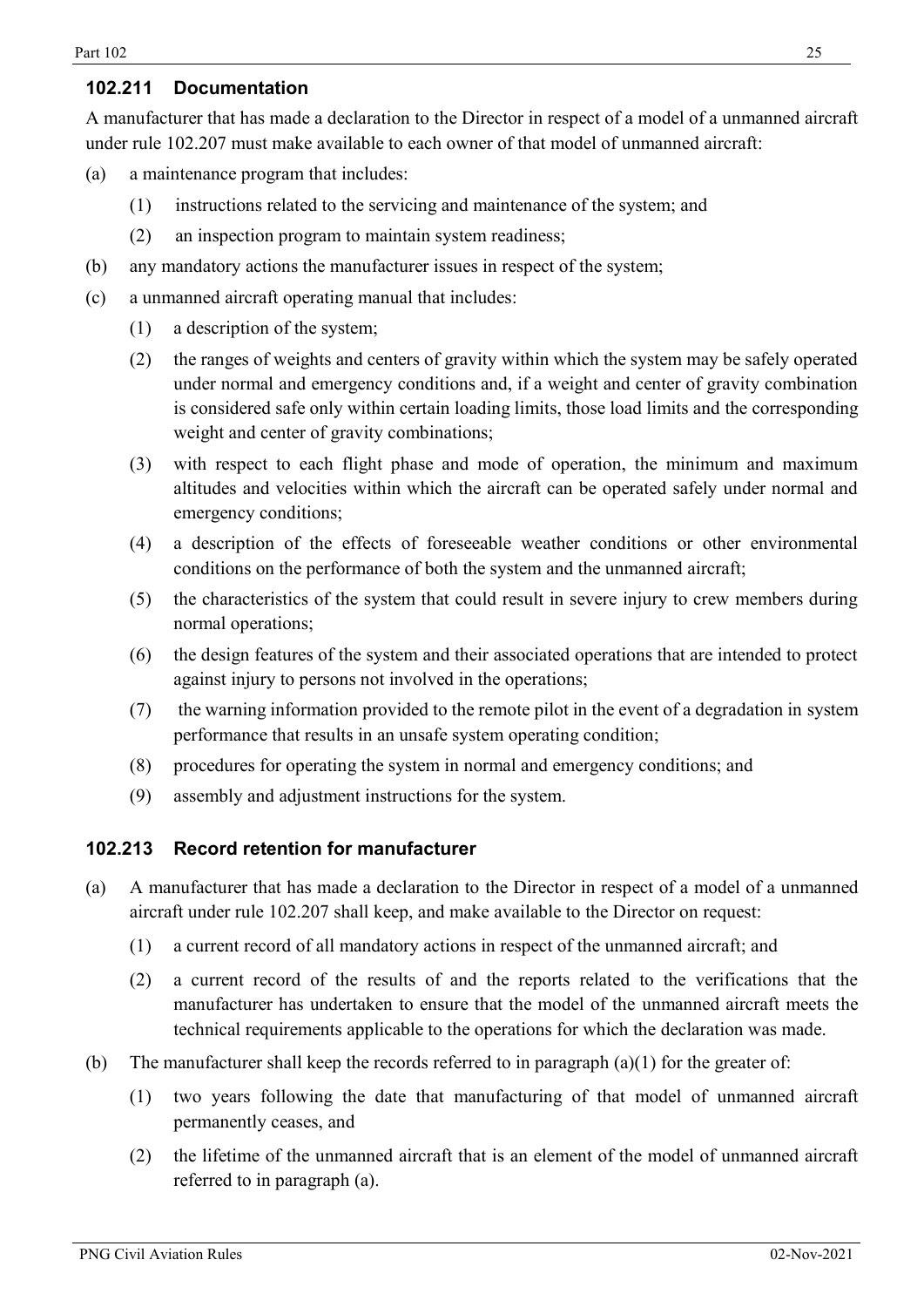## <span id="page-25-0"></span>**Appendix A — Requirements for personnel and safety management**

This Appendix prescribes—

- (a) in paragraph A.1, the remote chief pilot responsibilities and functions under rule  $102.161(b)(2)(ii);$
- (b) in paragraph A.2, the hazard register requirements under rule  $102.179(a)(3)(i)$

## <span id="page-25-1"></span>**A.1. Remote chief pilot**

The remote chief pilot is responsible for the following functions:

- (a) ensuring unmanned aircraft operations are conducted in accordance with the civil aviation regulations; and
- (b) maintaining records of the qualifications held by each person operating an unmanned aircraft for the certificate holder; and
- (c) monitoring the operational standards and proficiency of each person operating an unmanned aircraft for the certificate holder; and
- (d) maintaining a complete and up-to-date reference library of operational documents required under the rules for the types of operations conducted by the certificate holder.

## <span id="page-25-2"></span>**A.2. Hazard register**

For a proposed operation or series of operations, the hazard register must:

- (a) identify known and likely hazards to people, property and other aircraft; and
- (b) include an assessment of the associated risks for each of the hazards identified inparagraph (a); and
- (c) contain descriptions of the measures that can be implemented to mitigate or managethe risk;

## <span id="page-25-3"></span>**Appendix B — Requirements for Specific Category Operations**

This Appendix prescribes the specific category operations under rule 102.157 for—

- (a) in paragraph B.1, the remote pilot requirements.
- (b) in paragraph B.2, the eligibility requirements.

## <span id="page-25-4"></span>**B.1. Remote pilot requirements**

To conduct operations in the specific category, a remote pilot must hold a remote pilot licence issued in accordance with Part 61, Subpart J.

## <span id="page-25-5"></span>**B.2. Eligibility**

To qualify for the conduct of operation in the specific category, the remote pilot must ensure the unmanned aircraft—

- (a) is designed, produced, or modified such that it does not contain any safety defects identified by the Director; and
- (b) displays a label in English, legible and permanently affixed to the aircraft, indicating eligibility to conduct operations in the specific category; and
- (c) has available current remote pilot instructions that apply to the operation of that aircraft; and